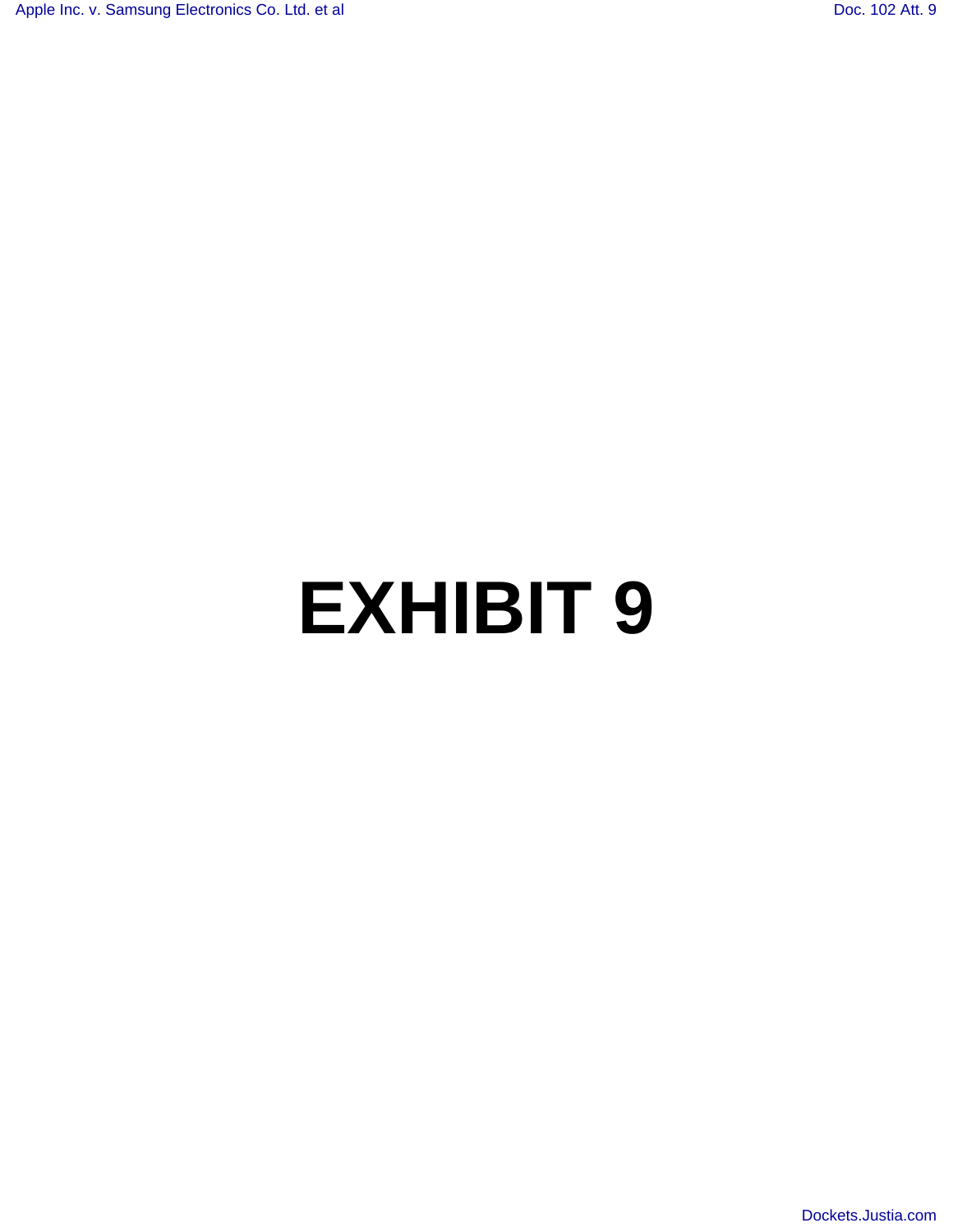# **IN THE UNITED STATES DISTRICT COURT FOR THE EASTERN DISTRICT OF TEXAS MARSHALL DIVISION**

| <b>ERICSSON INC.,</b>                 |   |                            |
|---------------------------------------|---|----------------------------|
| <b>TELEFONAKTIEBOLAGET LM</b>         |   |                            |
| <b>ERICSSON, SONY ERICSSON MOBILE</b> |   |                            |
| <b>COMMUNICATIONS AB, and SONY</b>    |   |                            |
| <b>ERICSSON MOBILE COMMUNICATIONS</b> | ş | <b>CIVIL ACTION NO.</b>    |
| (USA) INC.,                           |   | 2:06-CV-00063-TJW          |
|                                       |   |                            |
| <b>Plaintiffs/Counter-Defendants</b>  |   |                            |
| and Counter-Plaintiffs                |   |                            |
|                                       |   |                            |
| v.                                    |   |                            |
|                                       |   |                            |
| <b>SAMSUNG ELECTRONICS CO., LTD.,</b> |   | <b>JURY TRIAL DEMANDED</b> |
| SAMSUNG ELECTRONICS AMERICA,          |   |                            |
| <b>INC., and SAMSUNG</b>              |   |                            |
| TELECOMMUNICATIONS AMERICA LLP,       |   |                            |
|                                       |   |                            |
| Defendants/Counter-Plaintiffs         |   |                            |
| and Counter-Defendants.               |   |                            |
|                                       |   |                            |

## **ERICSSON'S AND SONY ERICSSON'S REPLY TO THE COUNTERCLAIMS OF SAMSUNG AND ERICSSON'S AND SONY ERICSSON'S COUNTERCLAIMS AGAINST SAMSUNG**

Plaintiffs, Counter-Defendants, and Counter-Plaintiffs Ericsson Inc. and Telefonaktiebolaget LM Ericsson (collectively, "Ericsson"), and Sony Ericsson Mobile Communications AB and Sony Ericsson Mobile Communications (USA) Inc. (collectively, "Sony Ericsson"), respectfully submit their reply to the counterclaims (hereinafter, "the Counterclaims") asserted by Samsung Electronics Co., Ltd., Samsung Electronics America, Inc., and Samsung Telecommunications America LLP, (collectively, "Samsung"), and herein assert counterclaims against Samsung as follows: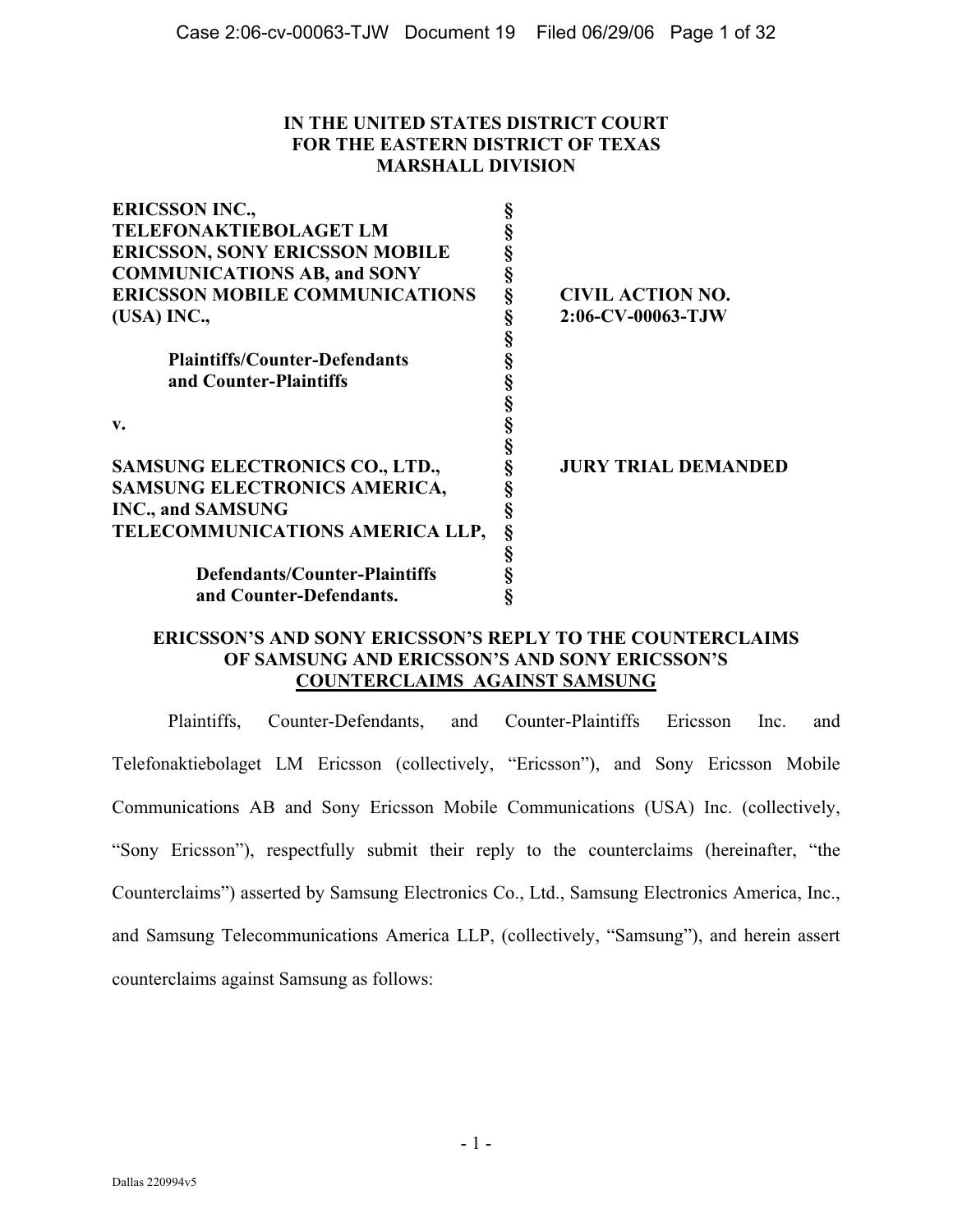#### **ERICSSON'S AND SONY ERICSSON'S REPLY TO SAMSUNG'S COUNTERCLAIMS**

1. Ericsson and Sony Ericsson admit that Samsung purports that Ericsson and Sony Ericsson infringe the Samsung Asserted Patents (defined in the Answer, Affirmative Defenses, and Counterclaims of Samsung as United States Patent Reissue No. RE38,603, and United States Patent Nos. 6,154,652, 6,385,437, 6,493,333, 6,437,714, 6,487,693, 6,493,815, 6,598,202, 6,668,343, 6,728,229, 6,728,233, 6,920,331, 6,751,772, 6,397,367, 5,157,737, 5,031,119, 6,667,731, 6,882,636, 6,920,602, 5,181,209, 6,421,353, and 6,928,604), and admit that this Court has subject matter jurisdiction over such claims. Ericsson and Sony Ericsson otherwise deny that Samsung is entitled to the relief it seeks in paragraph 1.

# **THE COUNTERCLAIM PARTIES**

2. On information and belief, Ericsson and Sony Ericsson admit the allegations set forth in paragraph 2.

3. On information and belief, Ericsson and Sony Ericsson admit the allegations set forth in paragraph 3.

4. On information and belief, Ericsson and Sony Ericsson admit the allegations set forth in paragraph 4.

5. Ericsson and Sony Ericsson admit that Ericsson Inc. is a Delaware corporation having a principal place of business at 6300 Legacy Drive, Plano, Texas 75024, and admit that Ericsson Inc. imports, markets, offers for sale, and/or sells mobile network products and/or components within the United States and the Eastern District of Texas. Ericsson and Sony Ericsson otherwise deny the allegations set forth in paragraph 5.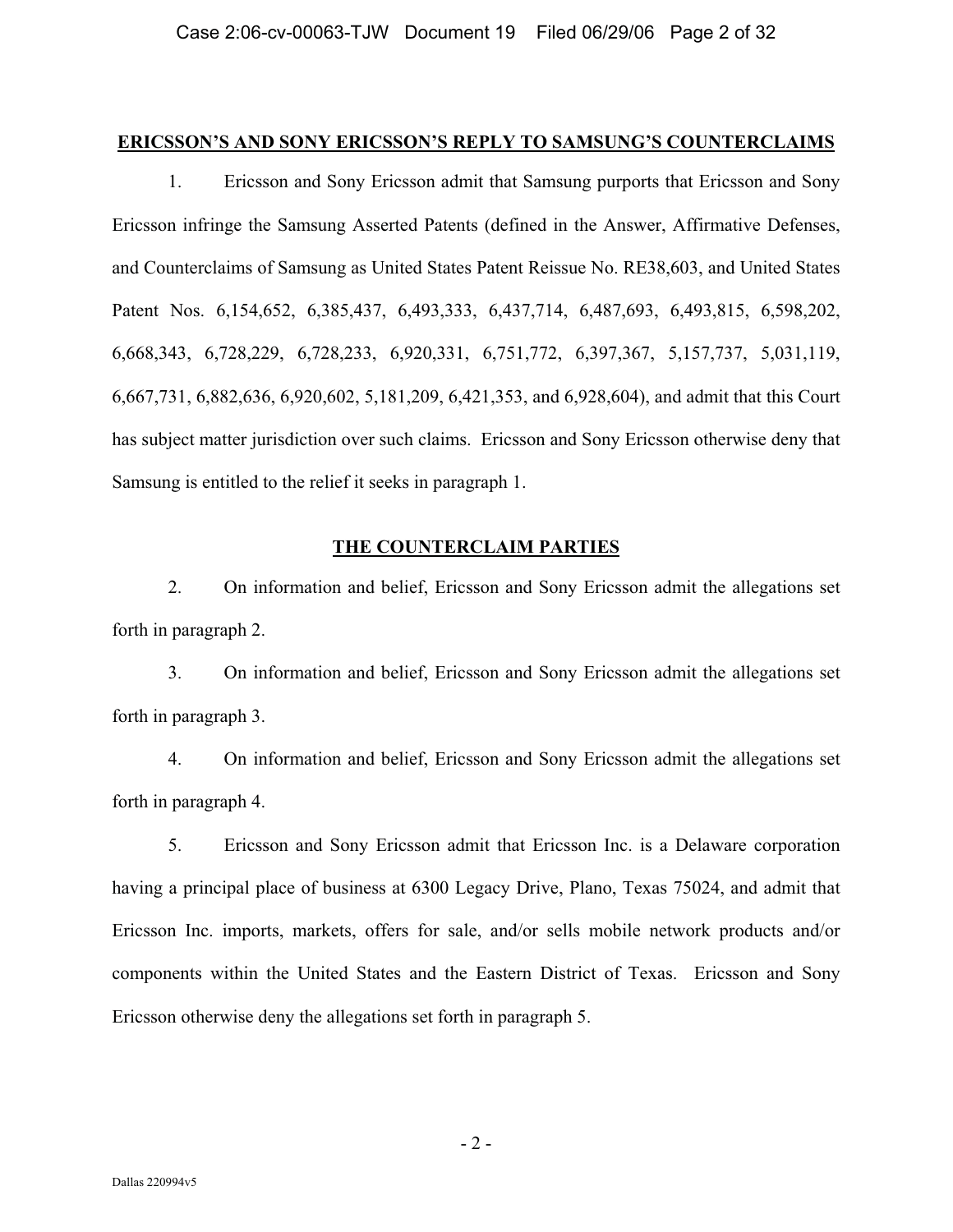#### Case 2:06-cv-00063-TJW Document 19 Filed 06/29/06 Page 3 of 32

6. Ericsson and Sony Ericsson admit that Telefonaktiebolaget LM Ericsson is a corporation organized under the laws of the country of Sweden with its principal place of business at Torshamnsgatan 23, Kista, 164 83 Stockholm Sweden, and admit that Telefonaktiebolaget LM Ericsson, through a joint venture with Sony Corporation, imports, markets, offers for sale, and/or sells mobile phones, network products and/or components within the United States and the Eastern District of Texas. Ericsson and Sony Ericsson otherwise deny the allegations set forth in paragraph 6.

7. Ericsson and Sony Ericsson admit that Sony Ericsson Mobile Communications AB is a corporation organized under the laws of the country of Sweden with its principal place of business at Nya Vattentornet, Lund, Sweden SE-221 88, and admit that Sony Ericsson Mobile Communications AB imports, markets, offers for sale, and/or sells mobile phones, network products and/or components within the United States and the Eastern District of Texas. Ericsson and Sony Ericsson otherwise deny the allegations set forth in paragraph 7.

8. Ericsson and Sony Ericsson admit that Sony Ericsson Mobile Communications (USA) Inc. is a Delaware corporation having a principal place of business at 7001 Development Drive, Research Triangle Park, North Carolina 27709, and admit that Sony Ericsson Mobile Communications (USA) Inc. imports, markets, offers for sale, and/or sells mobile phones, network products and/or components within the United States and the Eastern District of Texas. Ericsson and Sony Ericsson otherwise deny the allegations set forth in paragraph 8.

#### **JURISDICTION AND VENUE**

9. Ericsson and Sony Ericsson admit that this Court has jurisdiction over Ericsson and Sony Ericsson in this lawsuit. Ericsson and Sony Ericsson otherwise deny that Samsung is entitled to any relief.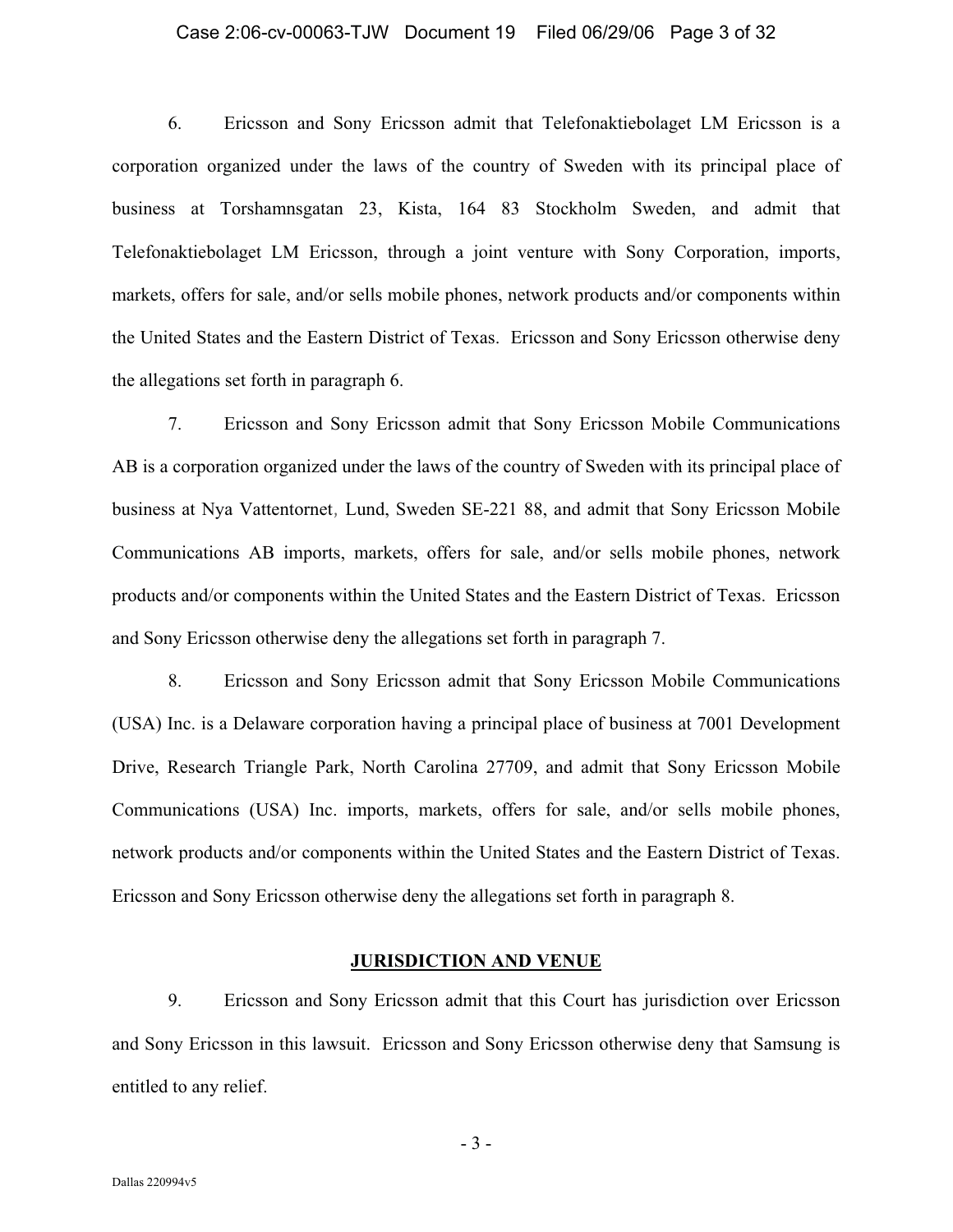# Case 2:06-cv-00063-TJW Document 19 Filed 06/29/06 Page 4 of 32

10. Ericsson and Sony Ericsson admit that venue lies in this Court under 28 U.S.C. §§ 1391(b), (c) and (d) and 1400(b). Ericsson and Sony Ericsson admit that this Court has supplemental jurisdiction over these claims pursuant to 28 U.S.C. § 1367. Ericsson and Sony Ericsson otherwise deny that Samsung is entitled to the relief it seeks in paragraph 10.

## **THE SAMSUNG ASSERTED PATENTS**

| 11. | Ericsson and Sony Ericsson admit the allegations set forth in paragraph 11. |
|-----|-----------------------------------------------------------------------------|
| 12. | Ericsson and Sony Ericsson admit the allegations set forth in paragraph 12. |
| 13. | Ericsson and Sony Ericsson admit the allegations set forth in paragraph 13. |
| 14. | Ericsson and Sony Ericsson admit the allegations set forth in paragraph 14. |
| 15. | Ericsson and Sony Ericsson admit the allegations set forth in paragraph 15. |
| 16. | Ericsson and Sony Ericsson admit the allegations set forth in paragraph 16. |
| 17. | Ericsson and Sony Ericsson admit the allegations set forth in paragraph 17. |
| 18. | Ericsson and Sony Ericsson admit the allegations set forth in paragraph 18. |
| 19. | Ericsson and Sony Ericsson admit the allegations set forth in paragraph 19. |
| 20. | Ericsson and Sony Ericsson admit the allegations set forth in paragraph 20. |
| 21. | Ericsson and Sony Ericsson admit the allegations set forth in paragraph 21. |
| 22. | Ericsson and Sony Ericsson admit the allegations set forth in paragraph 22. |
| 23. | Ericsson and Sony Ericsson admit the allegations set forth in paragraph 23. |
| 24. | Ericsson and Sony Ericsson admit the allegations set forth in paragraph 24. |
| 25. | Ericsson and Sony Ericsson admit the allegations set forth in paragraph 25. |
| 26. | Ericsson and Sony Ericsson admit the allegations set forth in paragraph 26. |
| 27. | Ericsson and Sony Ericsson admit the allegations set forth in paragraph 27. |
| 28. | Ericsson and Sony Ericsson admit the allegations set forth in paragraph 28. |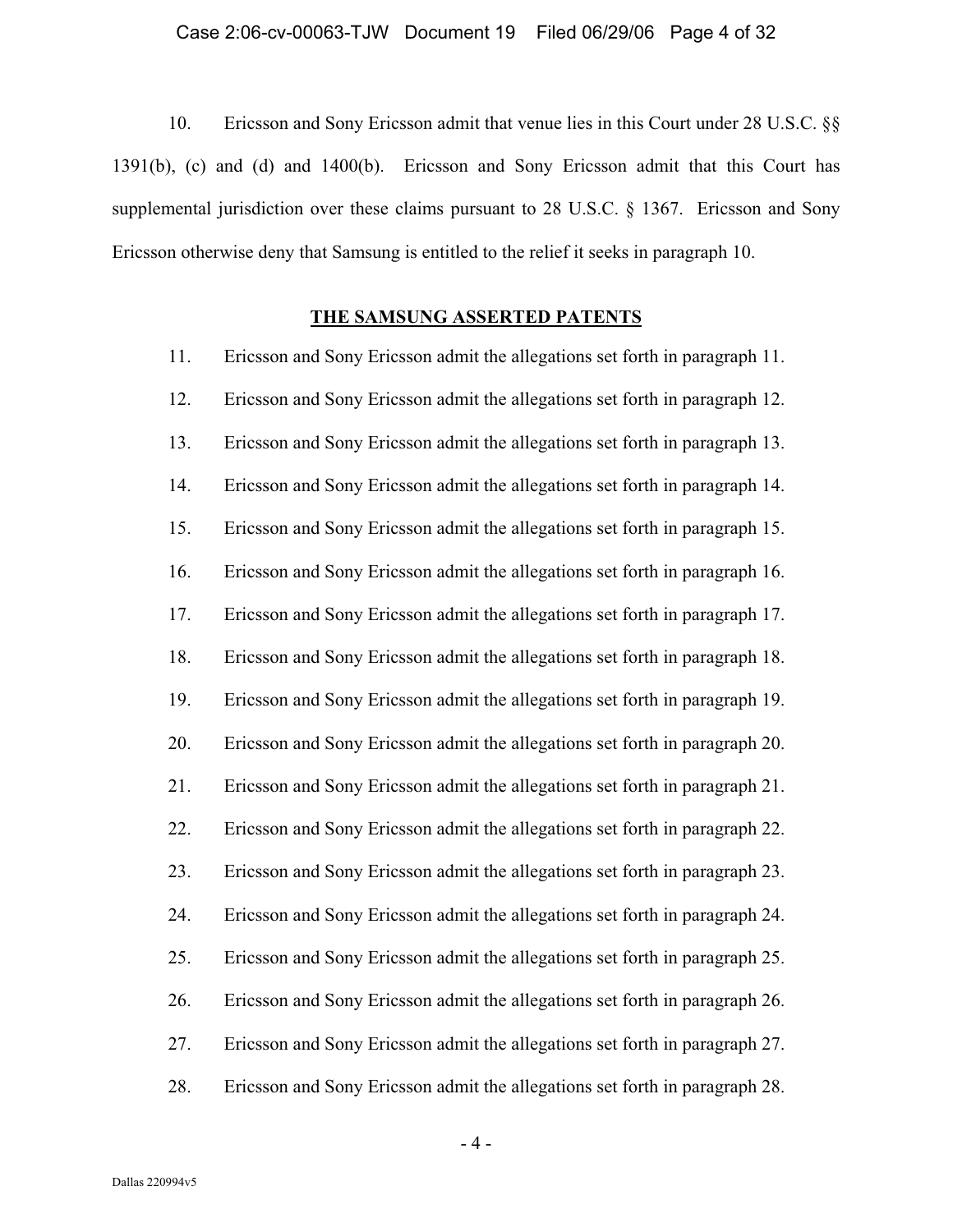29. Ericsson and Sony Ericsson admit the allegations set forth in paragraph 29.

- 30. Ericsson and Sony Ericsson admit the allegations set forth in paragraph 30.
- 31. Ericsson and Sony Ericsson admit the allegations set forth in paragraph 31.
- 32. Ericsson and Sony Ericsson admit the allegations set forth in paragraph 32.

33. Ericsson and Sony Ericsson admit that Samsung Electronics Co., Ltd. is listed as the assignee on the face of United States Patent Nos. 6,397,367; 6,421,353; 6,667,731; 6,751,772, 6,882,636, 6,920,602, 6,928,604, 6,154,652, 6,385,437, 6,437,714, 6,487,693, 6,493,333, 6,493,815, 6,598,202, 6,668,343, 6,782,229, 6,728,233, 6,920,331, and United States Patent Reissue RE38,603. Ericsson and Sony Ericsson are otherwise without knowledge or information sufficient to form a belief as to the truth of the allegations contained within paragraph 33 and, therefore, deny the allegations set forth therein.

#### **COUNT I.**

#### **COUNTERCLAIM FOR INFRINGEMENT OF SAMSUNG'S '603 PATENT**

34. Ericsson and Sony Ericsson repeat and reallege their response to paragraphs 1-33 of the Counterclaims, and further incorporate by reference the allegations set forth in their Original Complaint.

- 35. Ericsson and Sony Ericsson deny the allegations set forth in paragraph 35.
- 36. Ericsson and Sony Ericsson deny the allegations set forth in paragraph 36.

#### **COUNT II.**

#### **COUNTERCLAIM FOR INFRINGEMENT OF SAMSUNG'S '652 PATENT**

37. Ericsson and Sony Ericsson repeat and reallege their response to paragraphs 1-36 of the Counterclaims, and further incorporate by reference the allegations set forth in their Original Complaint.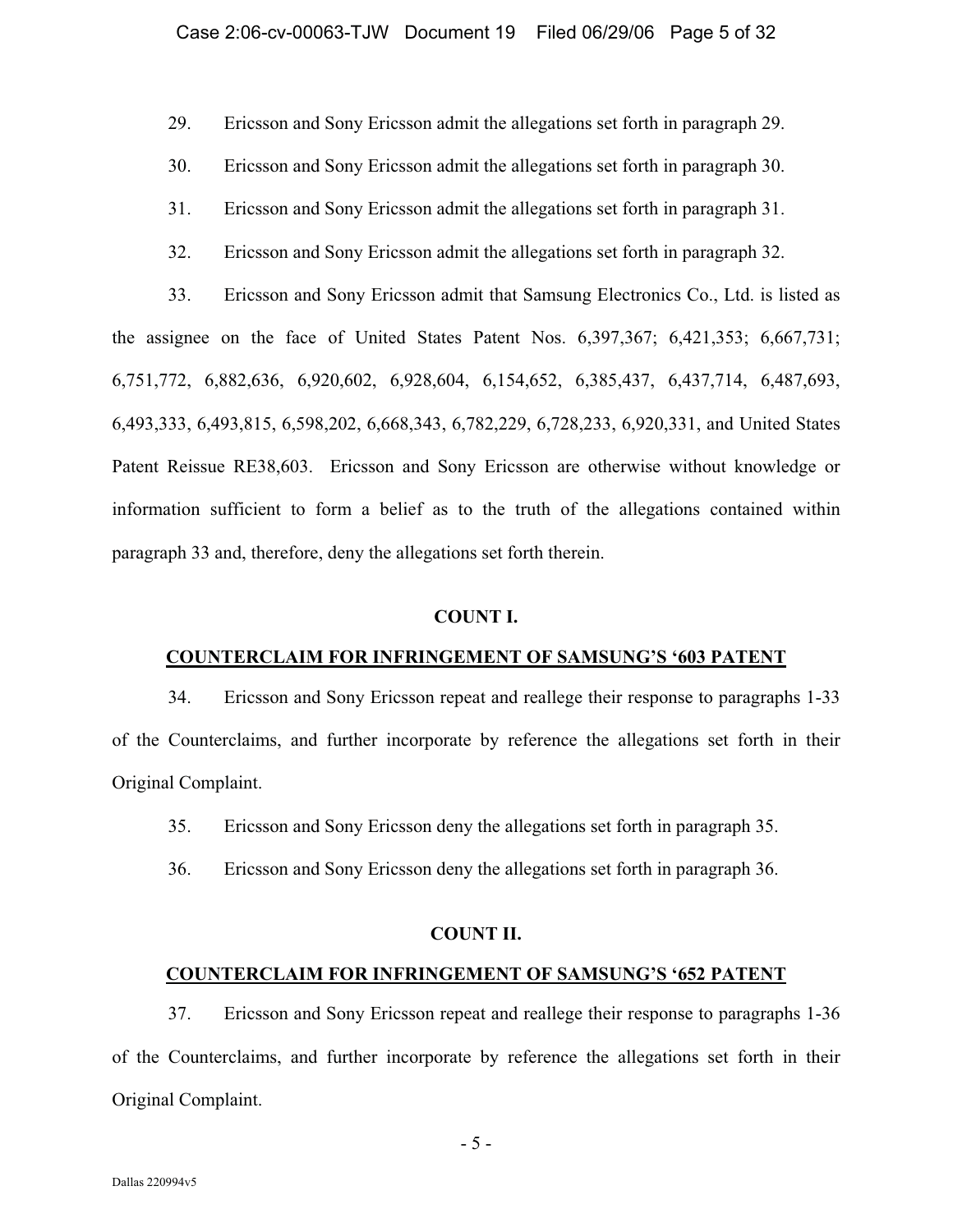38. Ericsson and Sony Ericsson deny the allegations set forth in paragraph 38.

39. Ericsson and Sony Ericsson deny the allegations set forth in paragraph 39.

#### **COUNT III.**

#### **COUNTERCLAIM FOR INFRINGEMENT OF SAMSUNG'S '437 PATENT**

40. Ericsson and Sony Ericsson repeat and reallege their response to paragraphs 1-39 of the Counterclaims, and further incorporate by reference the allegations set forth in their Original Complaint.

41. Ericsson and Sony Ericsson deny the allegations set forth in paragraph 41.

42. Ericsson and Sony Ericsson deny the allegations set forth in paragraph 42.

## **COUNT IV.**

#### **COUNTERCLAIM FOR INFRINGEMENT OF SAMSUNG'S '333 PATENT**

43. Ericsson and Sony Ericsson repeat and reallege their response to paragraphs 1-42 of the Counterclaims, and further incorporate by reference the allegations set forth in their Original Complaint.

44. Ericsson and Sony Ericsson deny the allegations set forth in paragraph 44.

45. Ericsson and Sony Ericsson deny the allegations set forth in paragraph 45.

## **COUNT V.**

## **COUNTERCLAIM FOR INFRINGEMENT OF SAMSUNG'S '714 PATENT**

46. Ericsson and Sony Ericsson repeat and reallege their response to paragraphs 1-45 of the Counterclaims, and further incorporate by reference the allegations set forth in their Original Complaint.

47. Ericsson and Sony Ericsson deny the allegations set forth in paragraph 47.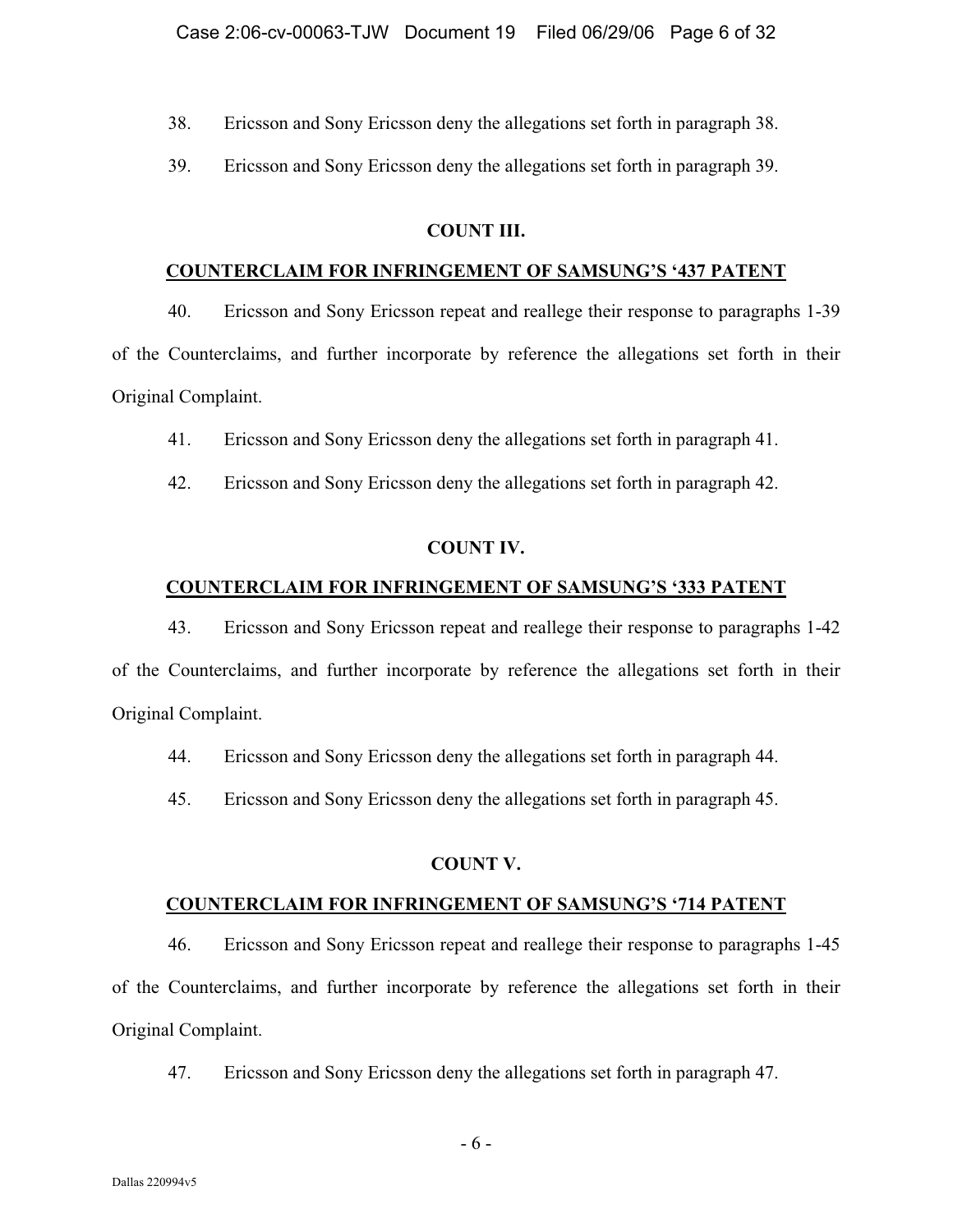48. Ericsson and Sony Ericsson deny the allegations set forth in paragraph 48.

#### **COUNT VI.**

## **COUNTERCLAIM FOR INFRINGEMENT OF SAMSUNG'S '693 PATENT**

49. Ericsson and Sony Ericsson repeat and reallege their response to paragraphs 1-48 of the Counterclaims, and further incorporate by reference the allegations set forth in their Original Complaint.

50. Ericsson and Sony Ericsson deny the allegations set forth in paragraph 50.

51. Ericsson and Sony Ericsson deny the allegations set forth in paragraph 51.

#### **COUNT VII.**

#### **COUNTERCLAIM FOR INFRINGEMENT OF SAMSUNG'S '815 PATENT**

52. Ericsson and Sony Ericsson repeat and reallege their response to paragraphs 1-51 of the Counterclaims, and further incorporate by reference the allegations set forth in their Original Complaint.

53. Ericsson and Sony Ericsson deny the allegations set forth in paragraph 53.

54. Ericsson and Sony Ericsson deny the allegations set forth in paragraph 54.

#### **COUNT VIII.**

#### **COUNTERCLAIM FOR INFRINGEMENT OF SAMSUNG'S '202 PATENT**

55. Ericsson and Sony Ericsson repeat and reallege their response to paragraphs 1-54 of the Counterclaims, and further incorporate by reference the allegations set forth in their Original Complaint.

- 56. Ericsson and Sony Ericsson deny the allegations set forth in paragraph 56.
- 57. Ericsson and Sony Ericsson deny the allegations set forth in paragraph 57.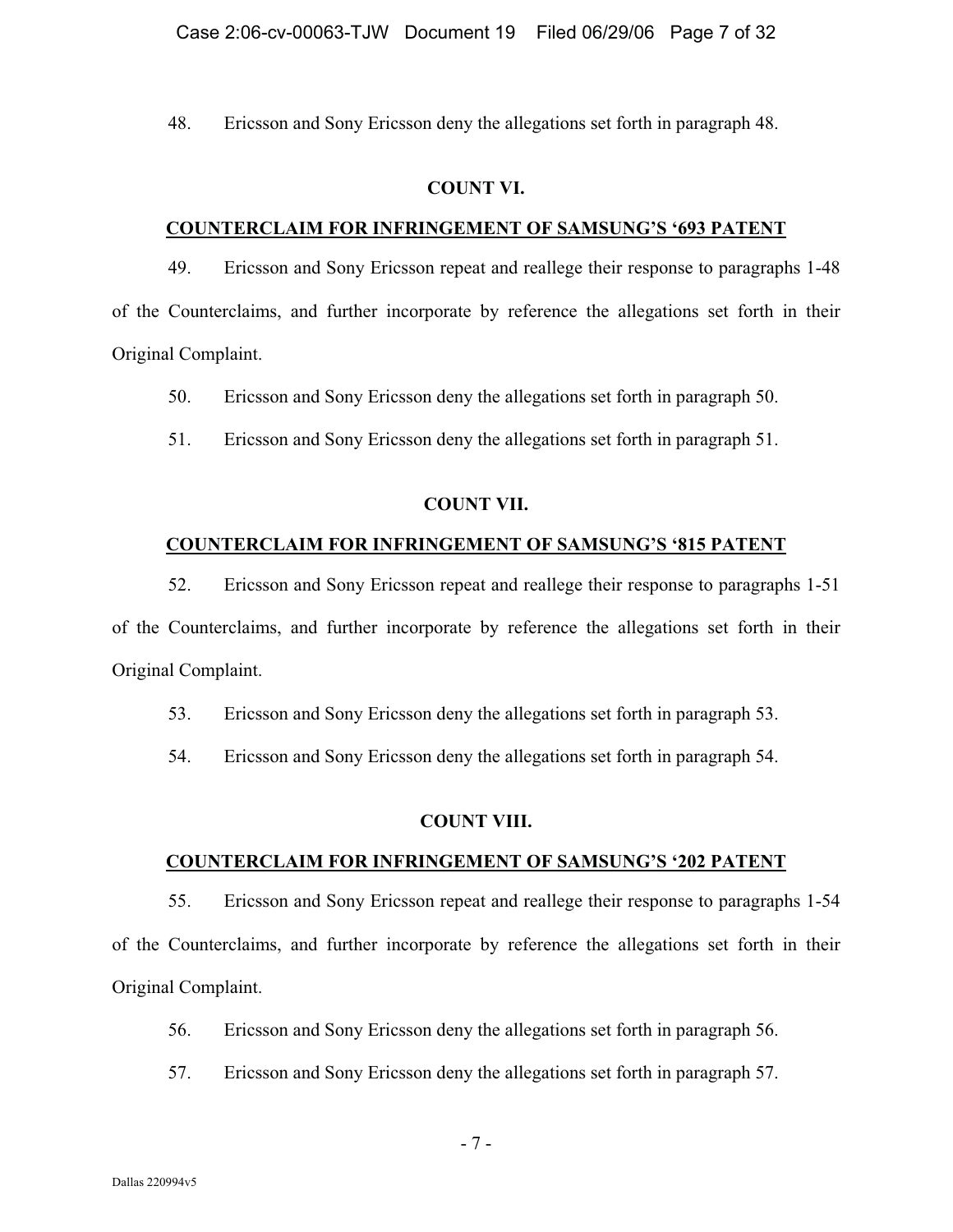#### **COUNT IX.**

#### **COUNTERCLAIM FOR INFRINGEMENT OF SAMSUNG'S '343 PATENT**

58. Ericsson and Sony Ericsson repeat and reallege their response to paragraphs 1-57 of the Counterclaims, and further incorporate by reference the allegations set forth in their Original Complaint.

59. Ericsson and Sony Ericsson deny the allegations set forth in paragraph 59.

60. Ericsson and Sony Ericsson deny the allegations set forth in paragraph 60.

## **COUNT X.**

#### **COUNTERCLAIM FOR INFRINGEMENT OF SAMSUNG'S '229 PATENT**

61. Ericsson and Sony Ericsson repeat and reallege their response to paragraphs 1-60 of the Counterclaims, and further incorporate by reference the allegations set forth in their

Original Complaint.

62. Ericsson and Sony Ericsson deny the allegations set forth in paragraph 62.

63. Ericsson and Sony Ericsson deny the allegations set forth in paragraph 63.

## **COUNT XI.**

## **COUNTERCLAIM FOR INFRINGEMENT OF SAMSUNG'S '233 PATENT**

64. Ericsson and Sony Ericsson repeat and reallege their response to paragraphs 1-63 of the Counterclaims, and further incorporate by reference the allegations set forth in their Original Complaint.

65. Ericsson and Sony Ericsson deny the allegations set forth in paragraph 65.

66. Ericsson and Sony Ericsson deny the allegations set forth in paragraph 66.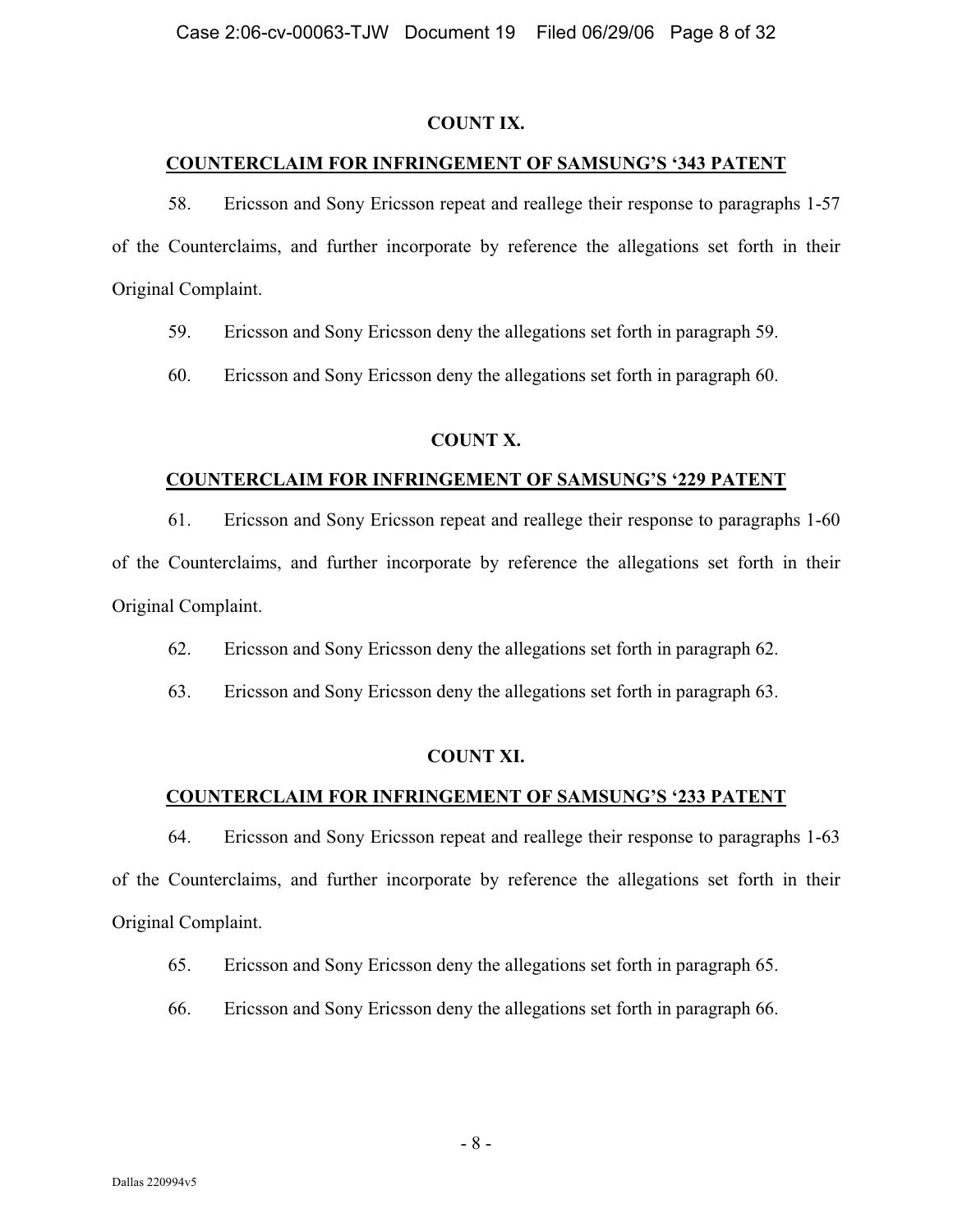## **COUNT XII.**

#### **COUNTERCLAIM FOR INFRINGEMENT OF SAMSUNG'S '331 PATENT**

67. Ericsson and Sony Ericsson repeat and reallege their response to paragraphs 1-66 of the Counterclaims, and further incorporate by reference the allegations set forth in their Original Complaint.

68. Ericsson and Sony Ericsson deny the allegations set forth in paragraph 68.

69. Ericsson and Sony Ericsson deny the allegations set forth in paragraph 69.

#### **COUNT XIII.**

#### **COUNTERCLAIM FOR INFRINGEMENT OF SAMSUNG'S '772 PATENT**

70. Ericsson and Sony Ericsson repeat and reallege their response to paragraphs 1-69 of the Counterclaims, and further incorporate by reference the allegations set forth in their Original Complaint.

71. Ericsson and Sony Ericsson deny the allegations set forth in paragraph 71.

72. Ericsson and Sony Ericsson deny the allegations set forth in paragraph 72.

## **COUNT XIV.**

## **COUNTERCLAIM FOR INFRINGEMENT OF SAMSUNG'S '367 PATENT**

73. Ericsson and Sony Ericsson repeat and reallege their response to paragraphs 1-72 of the Counterclaims, and further incorporate by reference the allegations set forth in their Original Complaint.

74. Ericsson and Sony Ericsson deny the allegations set forth in paragraph 74.

75. Ericsson and Sony Ericsson deny the allegations set forth in paragraph 75.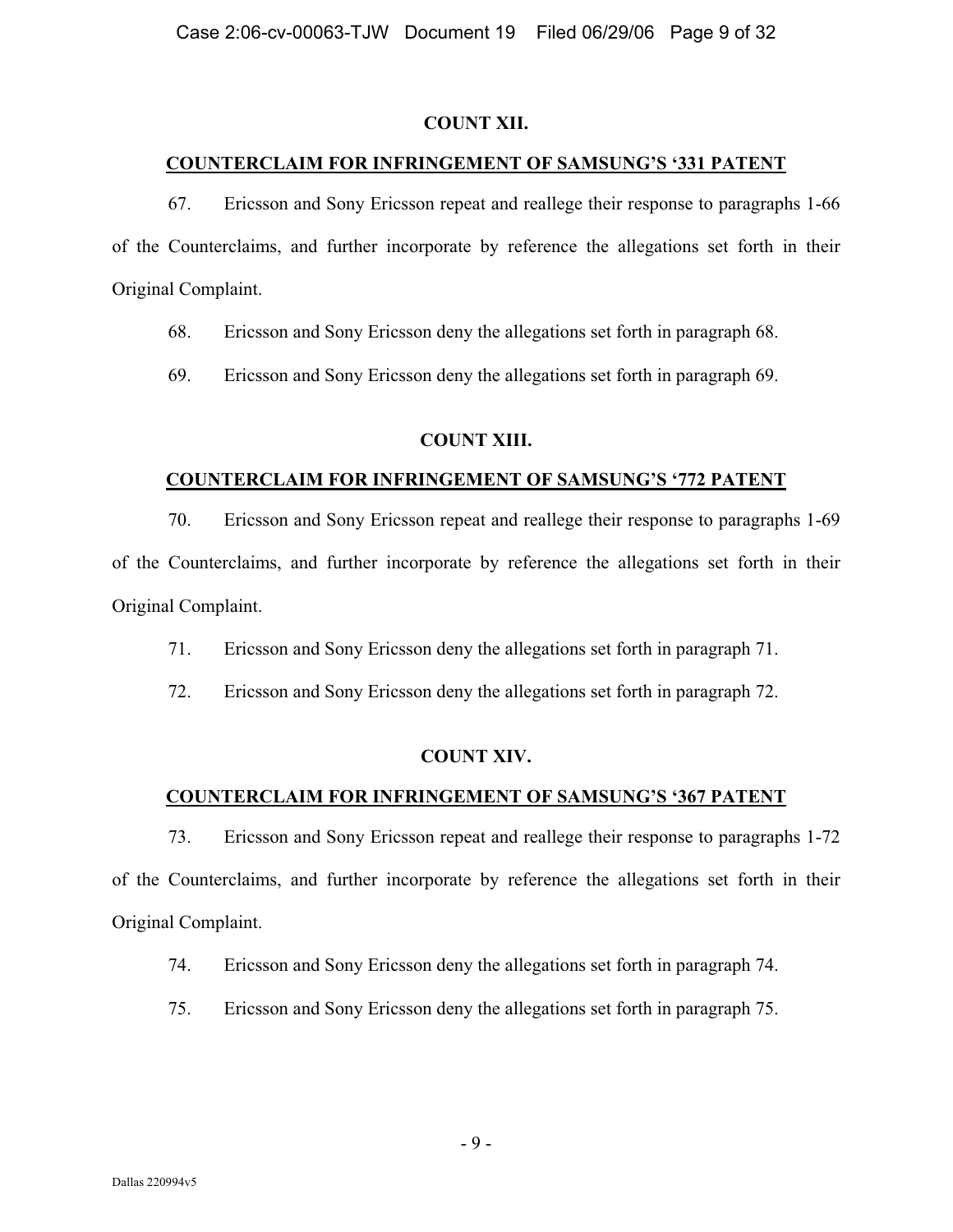## **COUNT XV.**

## **COUNTERCLAIM FOR INFRINGEMENT OF SAMSUNG'S '737 PATENT**

76. Ericsson and Sony Ericsson repeat and reallege their response to paragraphs 1-75 of the Counterclaims, and further incorporate by reference the allegations set forth in their Original Complaint.

77. Ericsson and Sony Ericsson deny the allegations set forth in paragraph 77.

78. Ericsson and Sony Ericsson deny the allegations set forth in paragraph 78.

# **COUNT XVI.**

# **COUNTERCLAIM FOR INFRINGEMENT OF SAMSUNG'S '119 PATENT**

79. Ericsson and Sony Ericsson repeat and reallege their response to paragraphs 1-78 of the Counterclaims, and further incorporate by reference the allegations set forth in their Original Complaint.

80. Ericsson and Sony Ericsson deny the allegations set forth in paragraph 80.

81. Ericsson and Sony Ericsson deny the allegations set forth in paragraph 81.

# **COUNT XVII.**

# **COUNTERCLAIM FOR INFRINGEMENT OF SAMSUNG'S '731 PATENT**

82. Ericsson and Sony Ericsson repeat and reallege their response to paragraphs 1-81 of the Counterclaims, and further incorporate by reference the allegations set forth in their Original Complaint.

83. Ericsson and Sony Ericsson deny the allegations set forth in paragraph 83.

84. Ericsson and Sony Ericsson deny the allegations set forth in paragraph 84.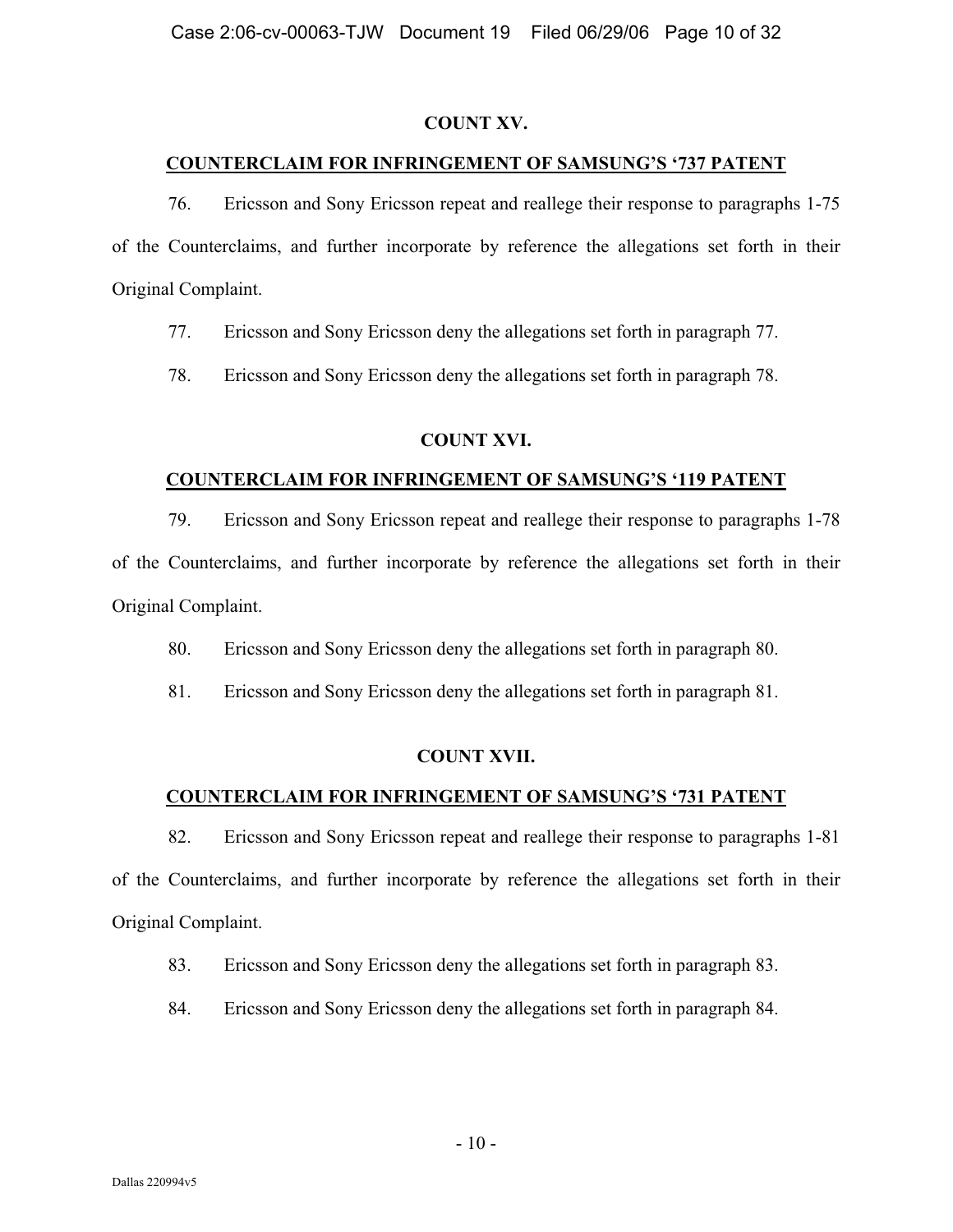## **COUNT XVIII.**

## **COUNTERCLAIM FOR INFRINGEMENT OF SAMSUNG'S '636 PATENT**

85. Ericsson and Sony Ericsson repeat and reallege their response to paragraphs 1-84 of the Counterclaims, and further incorporate by reference the allegations set forth in their Original Complaint.

86. Ericsson and Sony Ericsson deny the allegations set forth in paragraph 86.

87. Ericsson and Sony Ericsson deny the allegations set forth in paragraph 87.

# **COUNT XIX.**

## **COUNTERCLAIM FOR INFRINGEMENT OF SAMSUNG'S '602 PATENT**

88. Ericsson and Sony Ericsson repeat and reallege their response to paragraphs 1-87

of the Counterclaims, and further incorporate by reference the allegations set forth in their Original Complaint.

89. Ericsson and Sony Ericsson deny the allegations set forth in paragraph 89.

90. Ericsson and Sony Ericsson deny the allegations set forth in paragraph 90.

# **COUNT XX.**

# **COUNTERCLAIM FOR INFRINGEMENT OF SAMSUNG'S '209 PATENT**

91. Ericsson and Sony Ericsson repeat and reallege their response to paragraphs 1-90 of the Counterclaims, and further incorporate by reference the allegations set forth in their Original Complaint.

92. Ericsson and Sony Ericsson deny the allegations set forth in paragraph 92.

93. Ericsson and Sony Ericsson deny the allegations set forth in paragraph 93.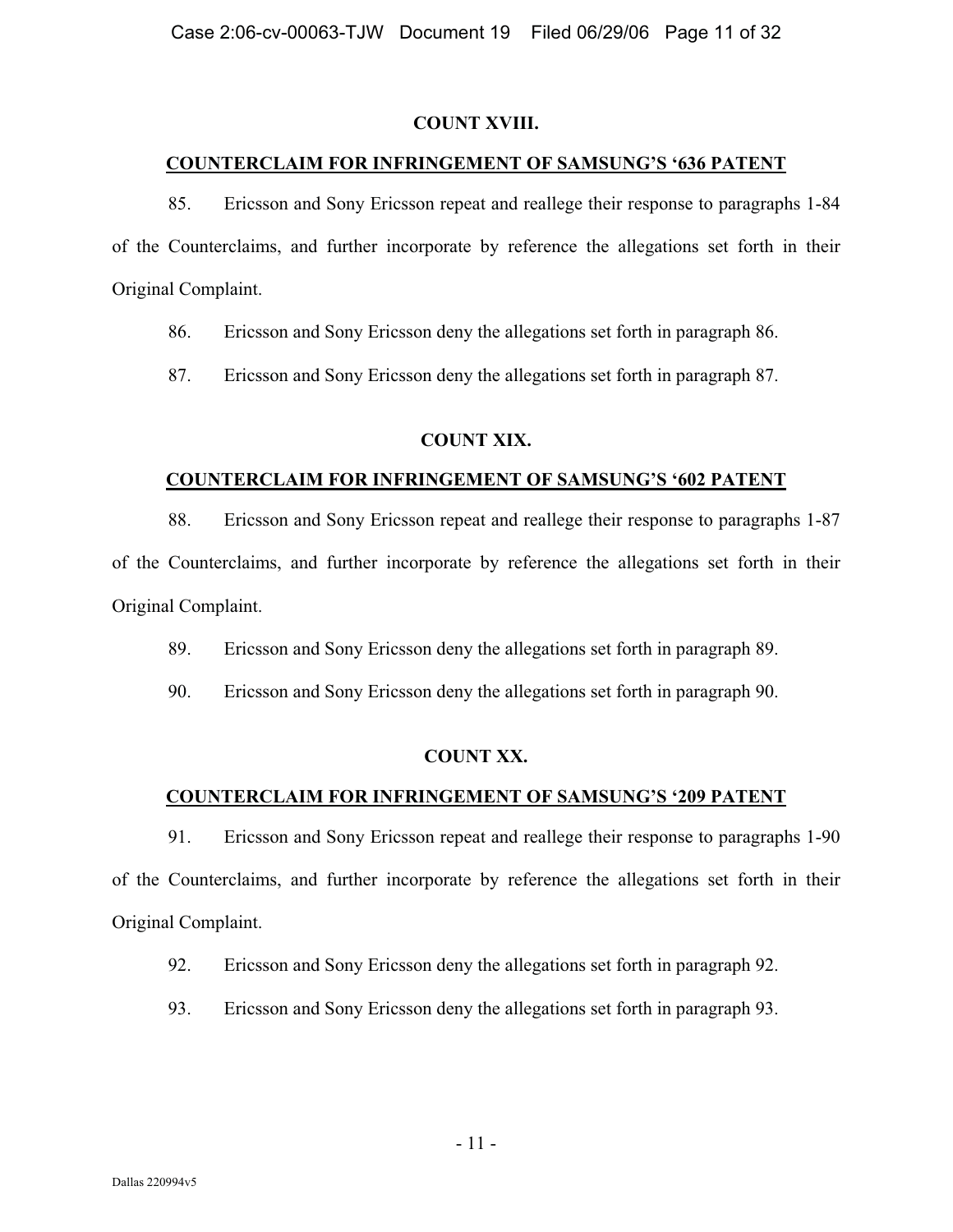#### **COUNT XXI.**

#### **COUNTERCLAIM FOR INFRINGEMENT OF SAMSUNG'S '353 PATENT**

94. Ericsson and Sony Ericsson repeat and reallege their response to paragraphs 1-93 of the Counterclaims, and further incorporate by reference the allegations set forth in their Original Complaint.

95. Ericsson and Sony Ericsson deny the allegations set forth in paragraph 95.

96. Ericsson and Sony Ericsson deny the allegations set forth in paragraph 96.

## **COUNT XXII.**

#### **COUNTERCLAIM FOR INFRINGEMENT OF SAMSUNG'S '604 PATENT**

97. Ericsson and Sony Ericsson repeat and reallege their response to paragraphs 1-96 of the Counterclaims, and further incorporate by reference the allegations set forth in their Original Complaint.

98. Ericsson and Sony Ericsson deny the allegations set forth in paragraph 98.

99. Ericsson and Sony Ericsson deny the allegations set forth in paragraph 99.

#### **COUNT XXIII.**

#### **COUNTERCLAIM FOR BREACH OF CONTRACT**

100. Ericsson and Sony Ericsson repeat and reallege their response to paragraphs 1-99 of the Counterclaims, and further incorporate by reference the allegations set forth in their Original Complaint.

101. Ericsson and Sony Ericsson admit that the European Telecommunications Standards Institute ("ETSI"), in addition to other 2G and 3G standards bodies, are standardssetting bodies which are responsible for the standardization of information and communication technologies for the benefit of their members and third parties. Ericsson and Sony Ericsson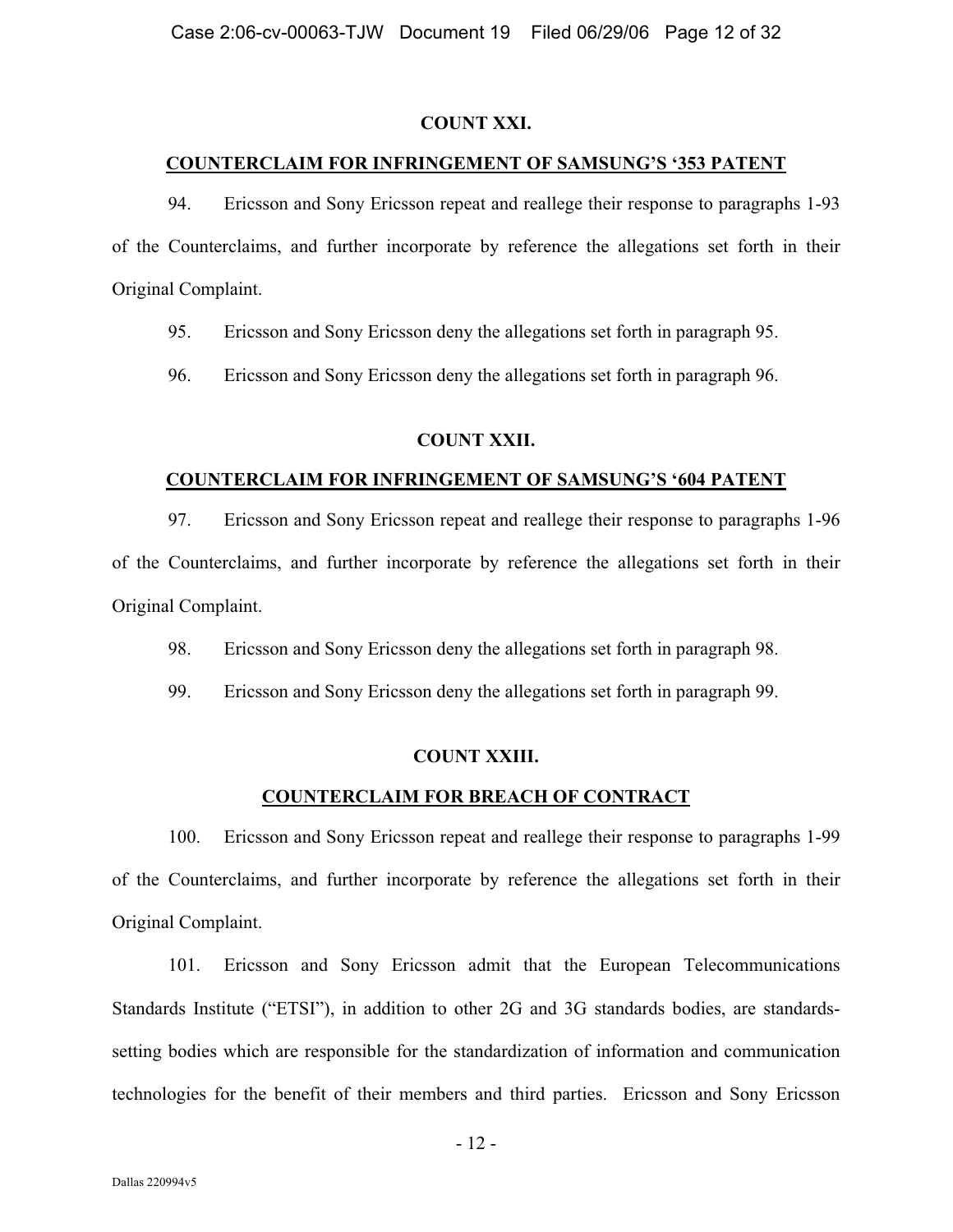otherwise deny the allegations set forth in paragraph 101.

102. Ericsson and Sony Ericsson admit that Telefonaktiebolaget LM Ericsson is a member of ETSI. Ericsson and Sony Ericsson further admit that members of ETSI agree to comply with ETSI's Intellectual Property Rights ("IPR") Policy. Ericsson and Sony Ericsson otherwise deny the allegations set forth in paragraph 102.

103. Ericsson and Sony Ericsson admit that ETSI's IPR Policy provides that standards essential patents should be licensed on FRAND terms and conditions. Ericsson and Sony Ericsson otherwise deny the allegations set forth in paragraph 103.

104. Ericsson and Sony Ericsson deny the allegations set forth in paragraph 104.

105. Ericsson and Sony Ericsson deny the allegations set forth in paragraph 105.

106. Ericsson and Sony Ericsson deny the allegations set forth in paragraph 106.

#### **COUNT XXIV.**

#### **COUNTERCLAIM FOR EQUITABLE ESTOPPEL**

107. Ericsson and Sony Ericsson repeat and reallege their response to paragraphs 1- 106 of the Counterclaims, and further incorporate by reference the allegations set forth in their Original Complaint.

108. Ericsson and Sony Ericsson admit that Telefonaktiebolaget LM Ericsson is a member of ETSI. Ericsson and Sony Ericsson further admit that members of ETSI agree to comply with ETSI's Intellectual Property Rights ("IPR") Policy. Ericsson and Sony Ericsson otherwise deny the allegations set forth in paragraph 108.

109. Ericsson and Sony Ericsson admit that Telefonaktiebolaget LM Ericsson is a member of ETSI. Ericsson and Sony Ericsson further admit that members of ETSI agree to comply with ETSI's Intellectual Property Rights ("IPR") Policy. Ericsson and Sony Ericsson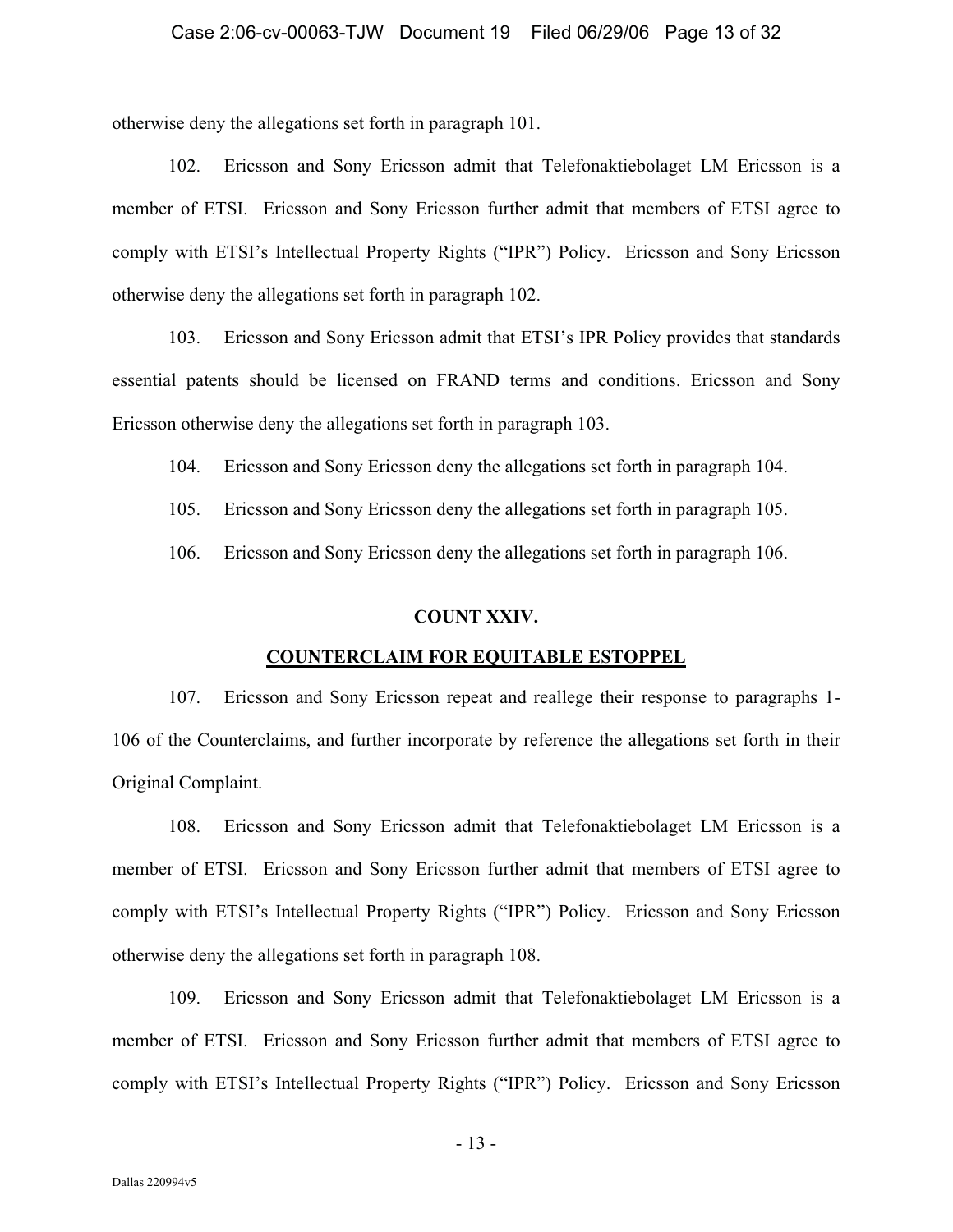otherwise deny the allegations set forth in paragraph 109.

- 110. Ericsson and Sony Ericsson deny the allegations set forth in paragraph 110.
- 111. Ericsson and Sony Ericsson deny the allegations set forth in paragraph 111.
- 112. Ericsson and Sony Ericsson admit the allegations set forth in paragraph 112.

## **ERICSSON'S AND SONY ERICSSON'S AFFIRMATIVE DEFENSES**

113. Ericsson and Sony Ericsson repeat and reallege their response to paragraphs 1- 112 of the Counterclaims, and further incorporate by reference the allegations set forth in their Original Complaint.

114. Ericsson and Sony Ericsson allege and assert the following defenses in response to the allegations of Samsung's counterclaims, undertaking the burden of proof only as to those defenses required by law, regardless of how such defenses are denominated herein.

## **FIRST AFFIRMATIVE DEFENSE**

# **(Invalidity, Noninfringement, and/or Unenforceability)**

115. The asserted claims of the Samsung Asserted Patents, as properly construed, are invalid, not infringed, and/or unenforceable.

## **SECOND AFFIRMATIVE DEFENSE**

## **(Failure To Mark)**

116. Samsung's counterclaims are barred in whole or in part by failure to comply with the requirements of 35 U.S.C. § 287.

## **THIRD AFFIRMATIVE DEFENSE**

# **(Laches)**

117. Samsung's counterclaims are barred, in whole or in part, by the doctrine of laches.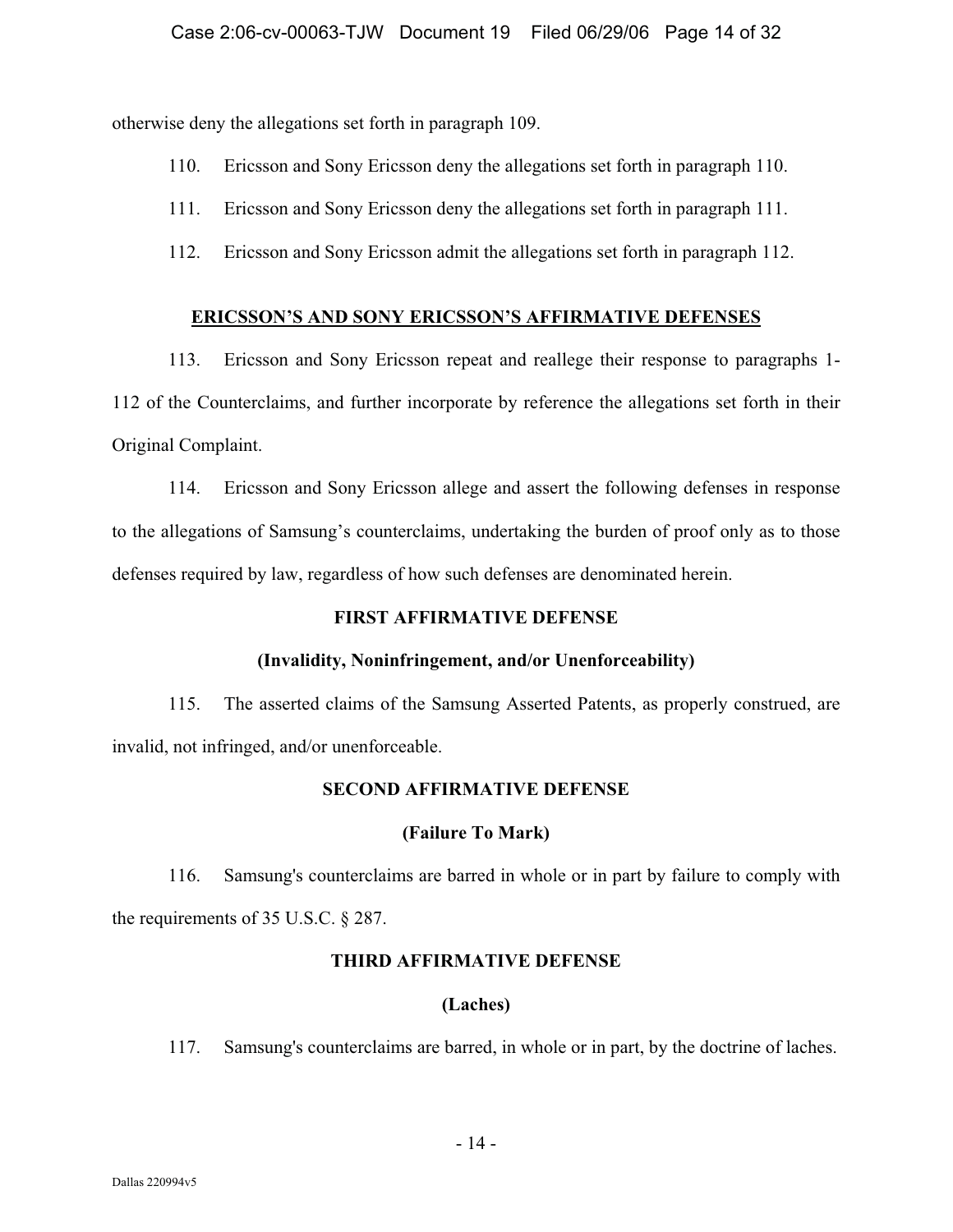#### **FOURTH AFFIRMATIVE DEFENSE**

## **(Estoppel)**

118. Samsung's counterclaims are barred, in whole or in part, by the doctrine of estoppel.

## **FIFTH AFFIRMATIVE DEFENSE**

## **(Waiver/Consent)**

119. Samsung's counterclaims are barred because Samsung consented to the conduct alleged therein, waived its claims for relief, and/or abandoned its right to recover on the conduct alleged in Samsung's counterclaims.

# **SIXTH AFFIRMATIVE DEFENSE**

# **(Unclean Hands)**

120. On information and belief, Samsung's counterclaims are barred in whole or in part by the doctrine of unclean hands.

# **SEVENTH AFFIRMATIVE DEFENSE**

# **(Adequate Remedy At Law)**

121. Samsung's counterclaims for injunctive relief, declaratory relief, and/or restitution are barred in light of the fact that Samsung has adequate remedies at law.

# **EIGHTH AFFIRMATIVE DEFENSE**

## **(License)**

122. Ericsson and Sony Ericsson are licensed to the patents-in-suit under the doctrines of express license, implied license, and/or patent exhaustion.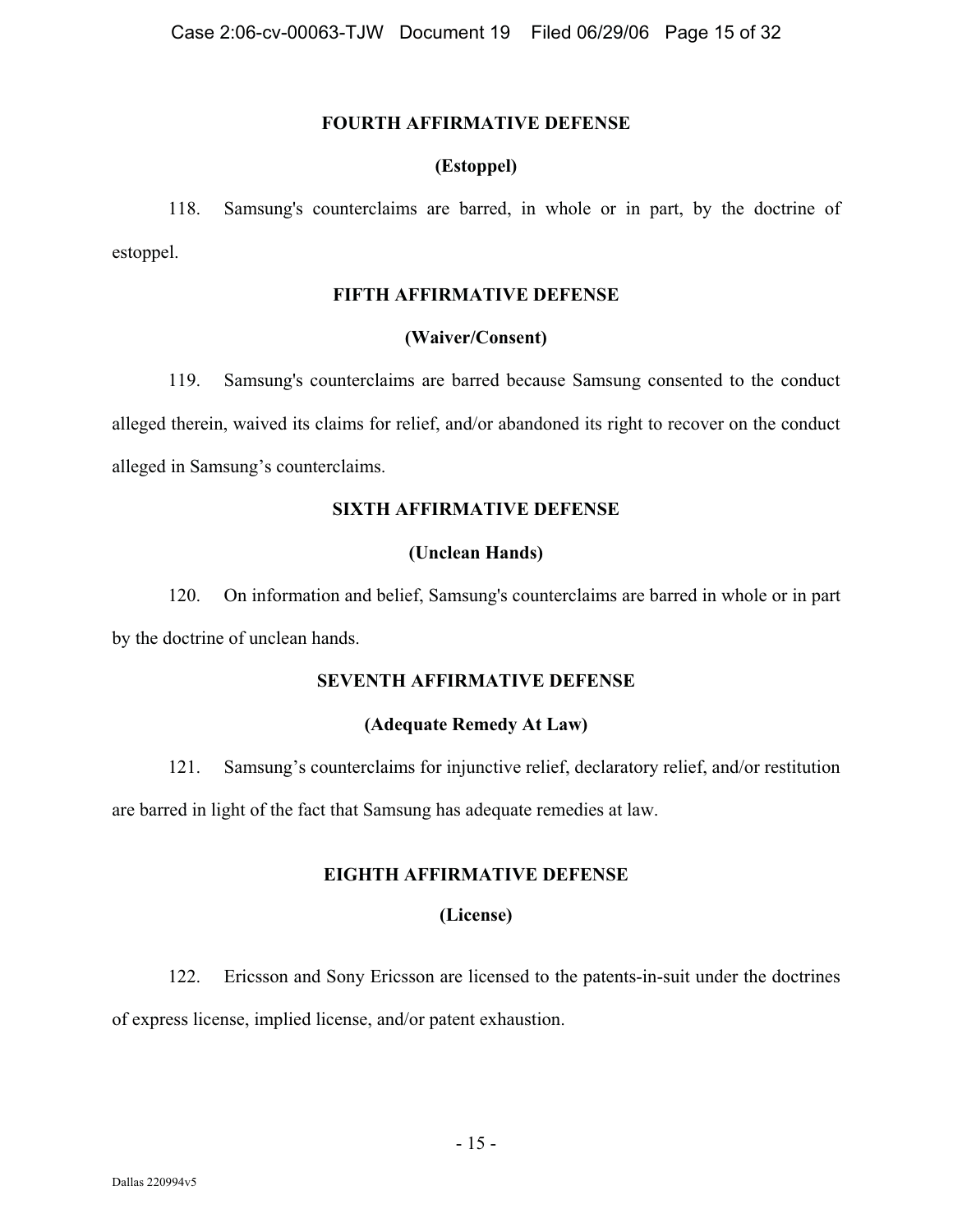#### **NINTH AFFIRMATIVE DEFENSE**

## **(Patent Misuse)**

123. Samsung's counterclaims are barred in whole or in part due to patent misuse.

## **TENTH AFFIRMATIVE DEFENSE**

## **(No Attorneys' Fees)**

124. Samsung has alleged no facts, and Ericsson and Sony Ericsson have not engaged in any conduct, that entitles Samsung to an award of attorneys' fees.

## **ERICSSON'S AND SONY ERICSSON'S COUNTERCLAIMS AGAINST SAMSUNG**

For their counterclaims, Ericsson and Sony Ericsson state as follows:

1. This is a counterclaim action for infringement under the patent laws of the United States against Samsung Electronics Co., Ltd., Samsung Electronics America, Inc., and Samsung Telecommunications America L.P. (collectively "Samsung") for infringement of United States Patent Nos. 5,353,332, 5,404,355, 5,870,406, 6,112,102, 6,256,487, 6,400,928, 6,463,107, 6,732,069, 6,907,265, 5,572,622, 7,042,963, and 6,387,027 (collectively the "Ericsson Counterclaim Patents").

## **THE COUNTERCLAIM PARTIES**

2. Ericsson Inc. is a Delaware corporation having a principal place of business at 6300 Legacy Drive, Plano, Texas 75024.

3. Telefonaktiebolaget LM Ericsson is a corporation organized under the laws of the country of Sweden with its principal place of business at Torshamnsgatan 23, Kista, 164 83 Stockholm Sweden.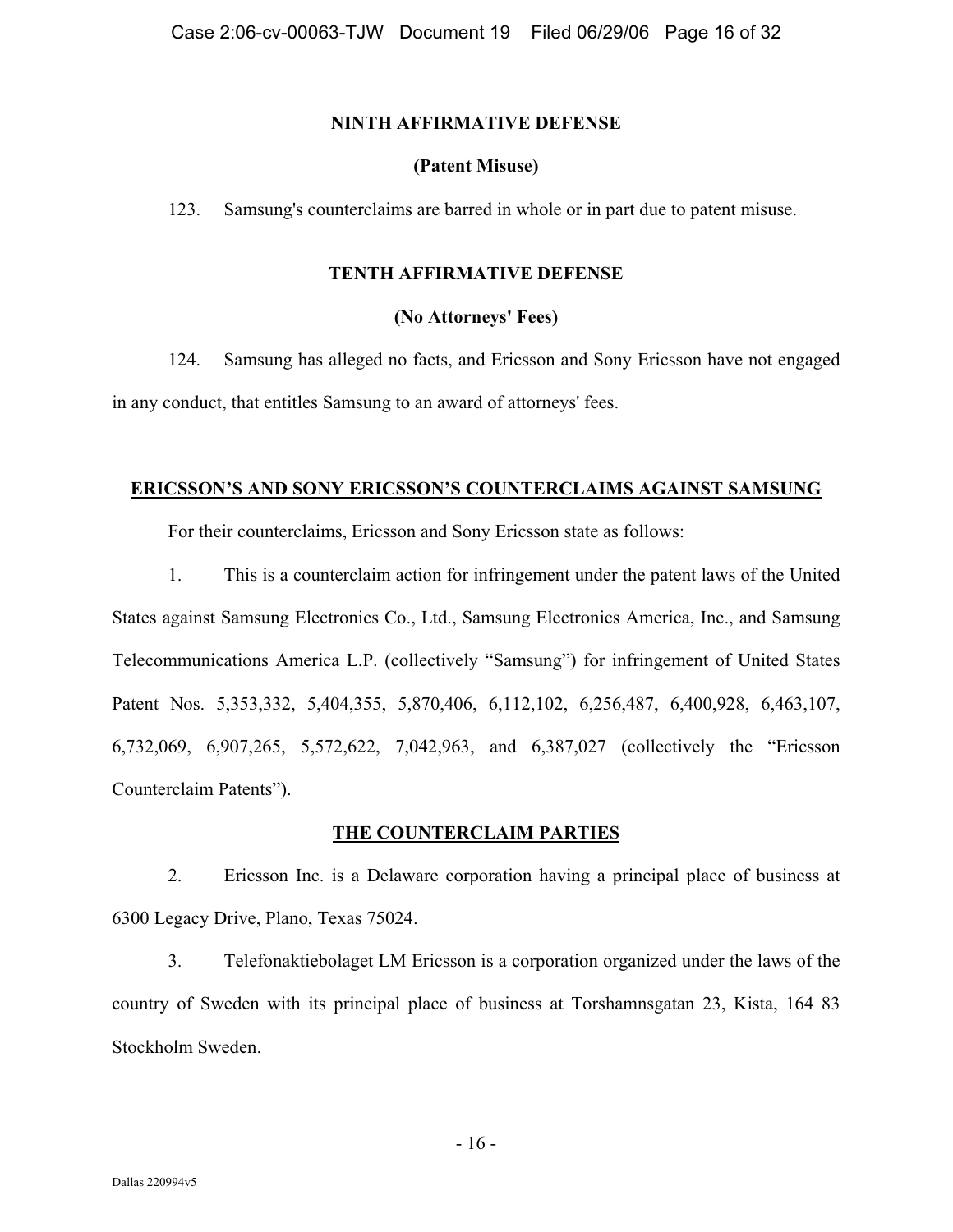#### Case 2:06-cv-00063-TJW Document 19 Filed 06/29/06 Page 17 of 32

4. Sony Ericsson Mobile Communications AB is a corporation organized under the laws of the country of Sweden with its principal place of business at Nya Vattentornet, Lund, Sweden SE-221 88.

5. Sony Ericsson Mobile Communications (USA) Inc. is a Delaware corporation having a principal place of business at 7001 Development Drive, Research Triangle Park, North Carolina 27709.

6. On information and belief, Samsung Electronics Co., Ltd. ("Samsung Electronics") is a corporation organized under the laws of the country of Korea with its principal place of business at Samsung Main Building, 250, Taepyeongno 2-ga, Jung-gu, Seoul 100-742 Korea. Samsung Electronics manufactures mobile phone products, imports its products into the United States and sells and/or offers for sale its products for importation into the United States. In addition, Samsung Electronics' mobile phone products are marketed, sold, and/or for sale throughout the United States, including within this District.

7. On information and belief, Samsung Electronics America, Inc. ("Samsung Electronics America"), is a corporation organized under the laws of the State of Delaware with its principal place of business at 105 Challenger Road, Ridgefield Park, New Jersey 07660. Samsung Electronics America manufactures mobile phone products, imports its products into the United States and sells and/or offers for sale its products for importation into the United States. In addition, Samsung Electronics America's mobile phone products are marketed, sold, and/or for sale throughout the United States, including within this District.

8. On information and belief, Samsung Telecommunications America L.P. ("Samsung Telecommunications"), is a corporation organized under the laws of the State of Delaware with its principal place of business at 1301 E. Lookout Drive, Richardson, Texas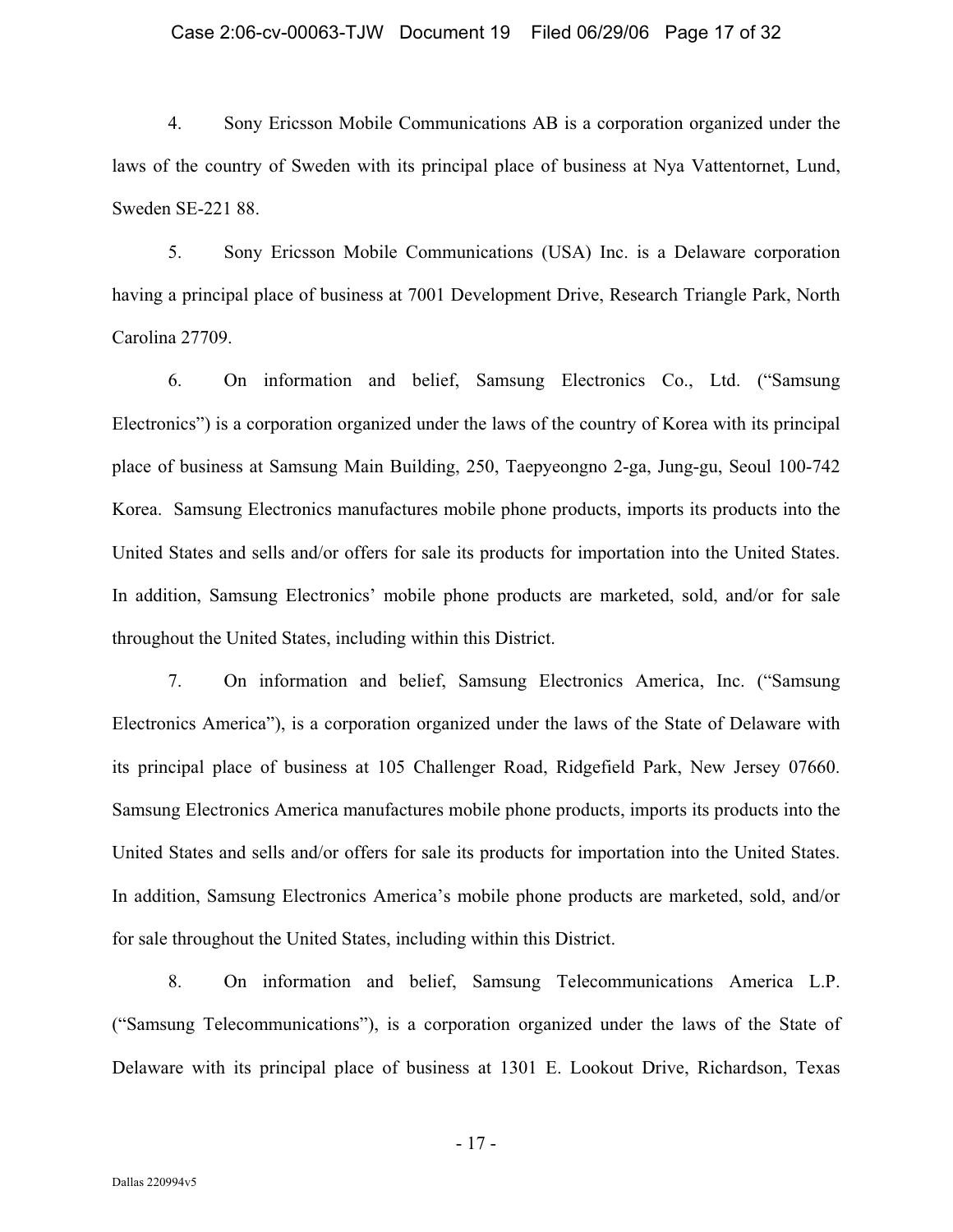75082. Samsung Telecommunications manufactures mobile phone products, imports its products into the United States and sells and/or offers for sale its products for importation into the United States. In addition, Samsung Telecommunications' mobile phone products are marketed, sold, and/or for sale throughout the United States, including within this District.

#### **JURISDICTION AND VENUE**

9. With respect to Counts I-XII, this is an action arising under the patent laws of the United States, 35 U.S.C. § 101 et seq. This Court has supplemental jurisdiction over Counts XIII-XIV pursuant to 28 U.S.C.§ 1367. This Court has subject matter jurisdiction under 28 U.S.C. §§ 1331 and 1338(a).

10. Venue is proper in this judicial district under 28 U.S.C. §§ 1391(b), (c) and (d) and 1400(b).

#### **THE ERICSSON COUNTERCLAIM PATENTS**

11. United States Letter Patent No. 5,353,332 ("the '332 Patent") entitled "Method and Apparatus for Communication Control in a Radiotelephone System," issued on October 4, 1994.

12. United States Letter Patent No. 5,404,355 ("the '355 Patent") entitled "Method for Transmitting Broadcast Information in a Digital Control Channel," issued on April 4, 1995.

13. United States Letter Patent No. 5,870,406 ("the '406 Patent") entitled "Automatic Repeat Request (ARQ) Data Communications Method and Apparatus", issued on February 9, 1999.

14. United States Letter Patent No. 6,112,102 ("the '102 Patent") entitled "Multi-Band Non-Uniform Helical Antennas," issued on August 29, 2000.

15. United States Letter Patent No. 6,256,487 ("the '487 Patent") entitled "Multiple Mode Transmitter Using Multiple Speech/Channel Coding Modes Wherein the Coding Mode is

 $-18-$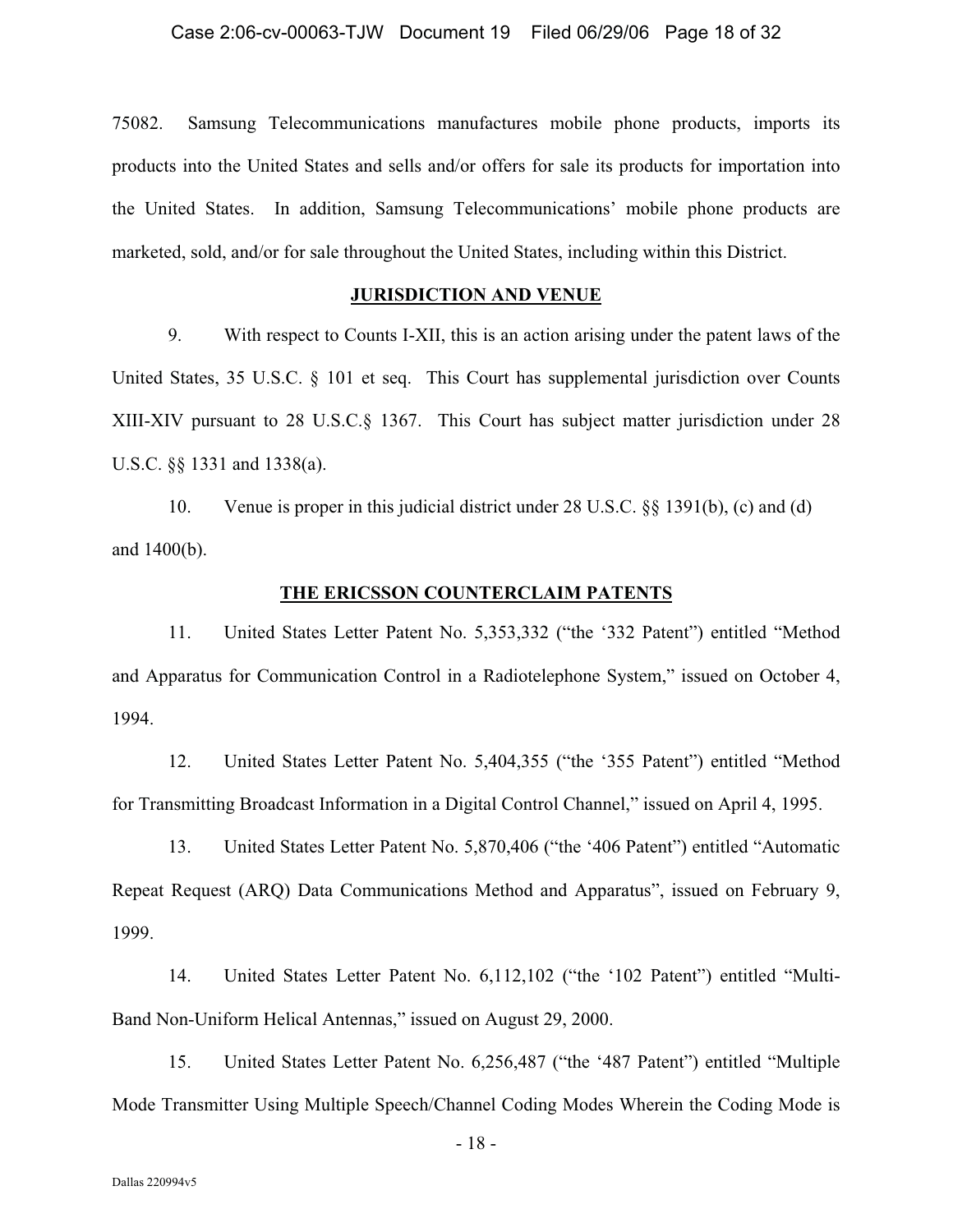#### Case 2:06-cv-00063-TJW Document 19 Filed 06/29/06 Page 19 of 32

Conveyed to the Receiver with the Transmitted Signal," issued on July 3, 2001.

16. United States Letter Patent No. 6,400,928 ("the '928 Patent") entitled "Method and System for Blind Detection of Modulation," issued on June 4, 2002.

17. United States Letter Patent No. 6,463,107 ("the '107 Patent") entitled "Methods and Apparatuses for Synchronization and Modulation Type Detection," issued on October 8, 2002.

18. United States Letter Patent No. 6,732,069 ("the '069 Patent") entitled "Linear Predictive Analysis-by-Synthesis Encoding Method and Encoder," issued on May 4, 2004.

19. United States Letter Patent No. 6,907,265 ("the '265 Patent") entitled "Supply of Instant GPRS to Mobile Phone Manufacturers," issued on June 14, 2005.

20. United States Letter Patent No. 5,572,622 ("the '622 Patent") entitled "Rejected Frame Concealment," issued on November 5, 1996.

21. United States Letter Patent No. 7,042,963 ("the '963 Patent") entitled "Methods and Apparatus for Decoding Variably-Coded Signals Based on Prior Communication," issued on May 9, 2006.

22. United States Letter Patent No. 6,387,027 ("the '027 Patent") entitled "Method and Device in a Mobile Station for Avoiding Repeated Registration," issued on May 14, 2002.

#### **FACTUAL BACKGROUND**

23. The Ericsson Counterclaim Patents cover inventions relating to mobile communication devices and methods.

24. Samsung has imported, marketed, offered for sale, and/or sold within the United States, mobile communication device and methods and/or methods that infringe the Ericsson Counterclaim Patents.

25. Samsung has been placed on actual notice of the Ericsson Counterclaim Patents.

 $-19$  -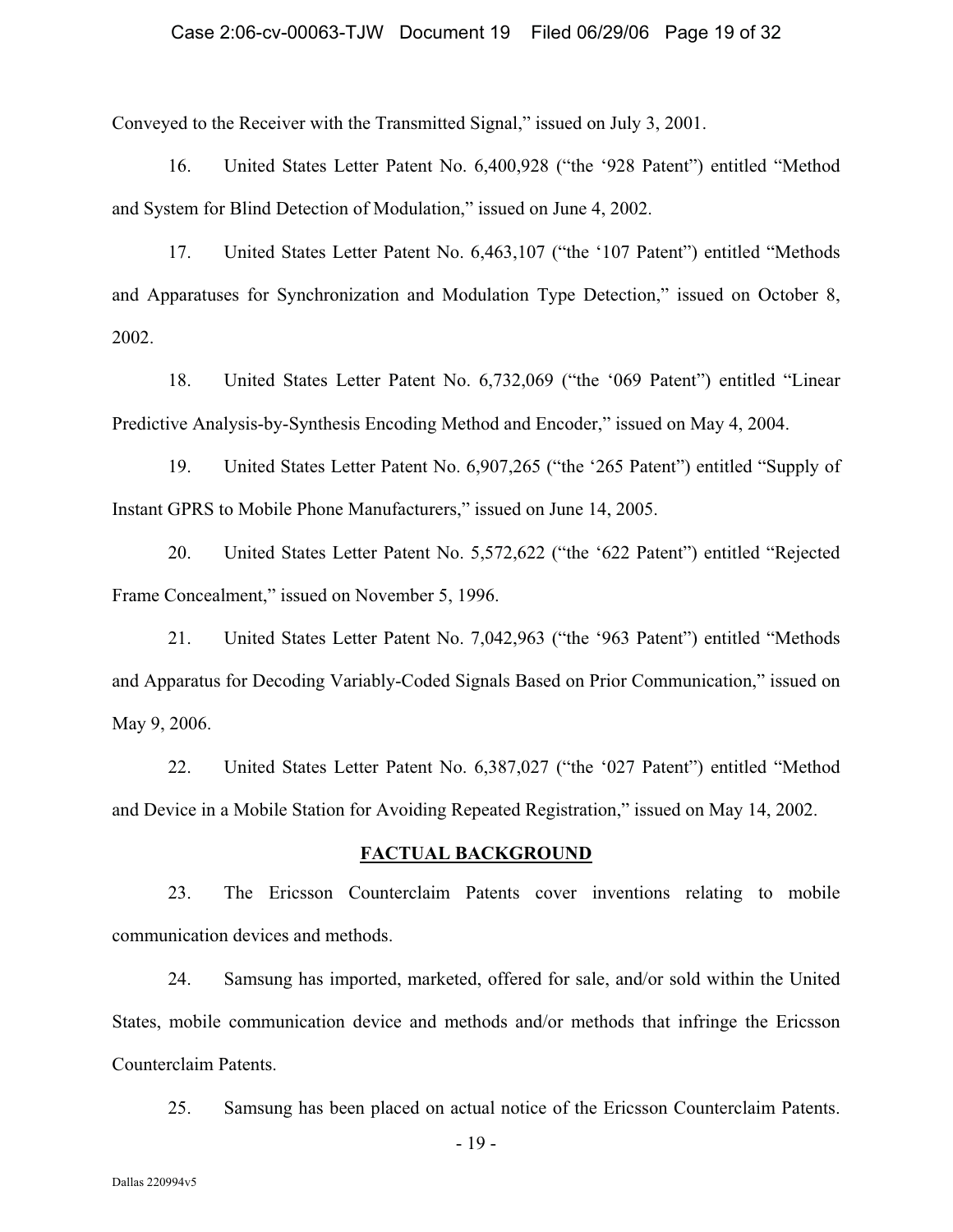The filing of these counterclaims also constitutes notice in accordance with 35 U.S.C. § 287. Despite such notice, Samsung continues to import, market, sell, and/or offer for sale within the United States mobile communication devices and methods covered by the Ericsson Counterclaim Patents.

#### **COUNT I.**

#### **COUNTERCLAIM FOR INFRINGEMENT OF ERICSSON PATENT '332**

26. Ericsson repeats and realleges the allegations in paragraphs 1-25 as though fully set forth herein.

27. Samsung has infringed, contributed to the infringement of, and/or induced infringement of the '332 Patent by making, using, selling, offering for sale, or importing into the United States, or by intending that others make, use, import into, offer for sale, or sell in the United States, products and/or methods covered by one or more claims of the '332 Patent.

28. Samsung's infringement of the '332 Patent has been willful. Samsung's continued infringement of the '332 Patent has damaged and will continue to damage Ericsson.

#### **COUNT II.**

#### **COUNTERCLAIM FOR INFRINGEMENT OF ERICSSON PATENT '355**

29. Ericsson repeats and realleges the allegations in paragraphs 1-28 as though fully set forth herein.

30. Samsung has infringed, contributed to the infringement of, and/or induced infringement of the '355 Patent by making, using, selling, offering for sale, or importing into the United States, or by intending that others make, use, import into, offer for sale, or sell in the United States, products and/or methods covered by one or more claims of the '355 Patent.

31. Samsung's infringement of the '355 Patent has been willful. Samsung's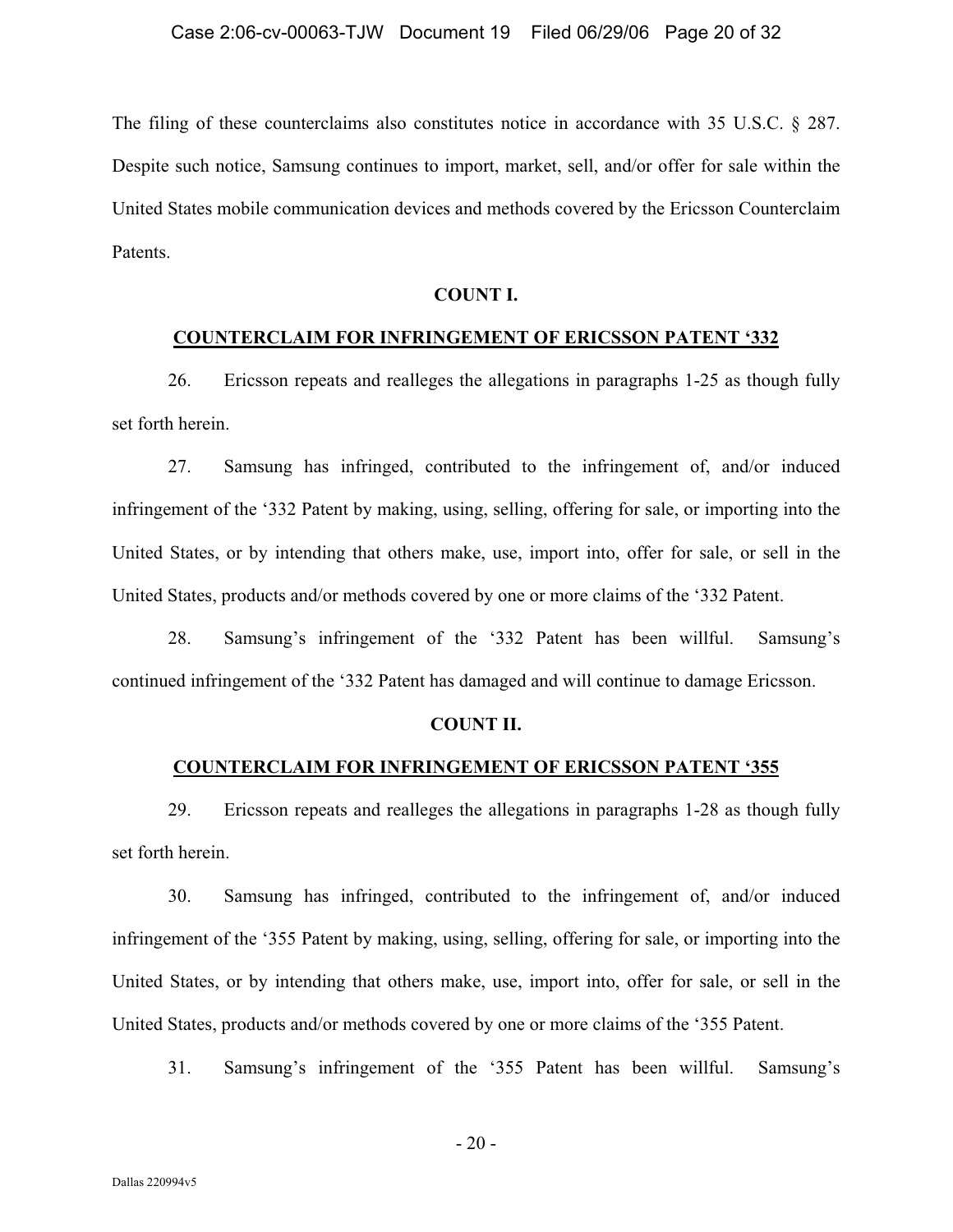continued infringement of the '355 Patent has damaged and will continue to damage Ericsson.

#### **COUNT III.**

#### **COUNTERCLAIM FOR INFRINGEMENT OF ERICSSON PATENT '406**

32. Ericsson repeats and realleges the allegations in paragraphs 1-31 as though fully set forth herein.

33. Samsung has infringed, contributed to the infringement of, and/or induced infringement of the '406 Patent by making, using, selling, offering for sale, or importing into the United States, or by intending that others make, use, import into, offer for sale, or sell in the United States, products and/or methods covered by one or more claims of the '406 Patent.

34. Samsung's infringement of the '406 Patent has been willful. Samsung's continued infringement of the '406 Patent has damaged and will continue to damage Ericsson.

#### **COUNT IV.**

## **COUNTERCLAIM FOR INFRINGEMENT OF ERICSSON PATENT '102**

35. Ericsson repeats and realleges the allegations in paragraphs 1-34 as though fully set forth herein.

36. Samsung has infringed, contributed to the infringement of, and/or induced infringement of the '102 Patent by making, using, selling, offering for sale, or importing into the United States, or by intending that others make, use, import into, offer for sale, or sell in the United States, products and/or methods covered by one or more claims of the '102 Patent.

37. Samsung's infringement of the '102 Patent has been willful. Samsung's continued infringement of the '102 Patent has damaged and will continue to damage Ericsson.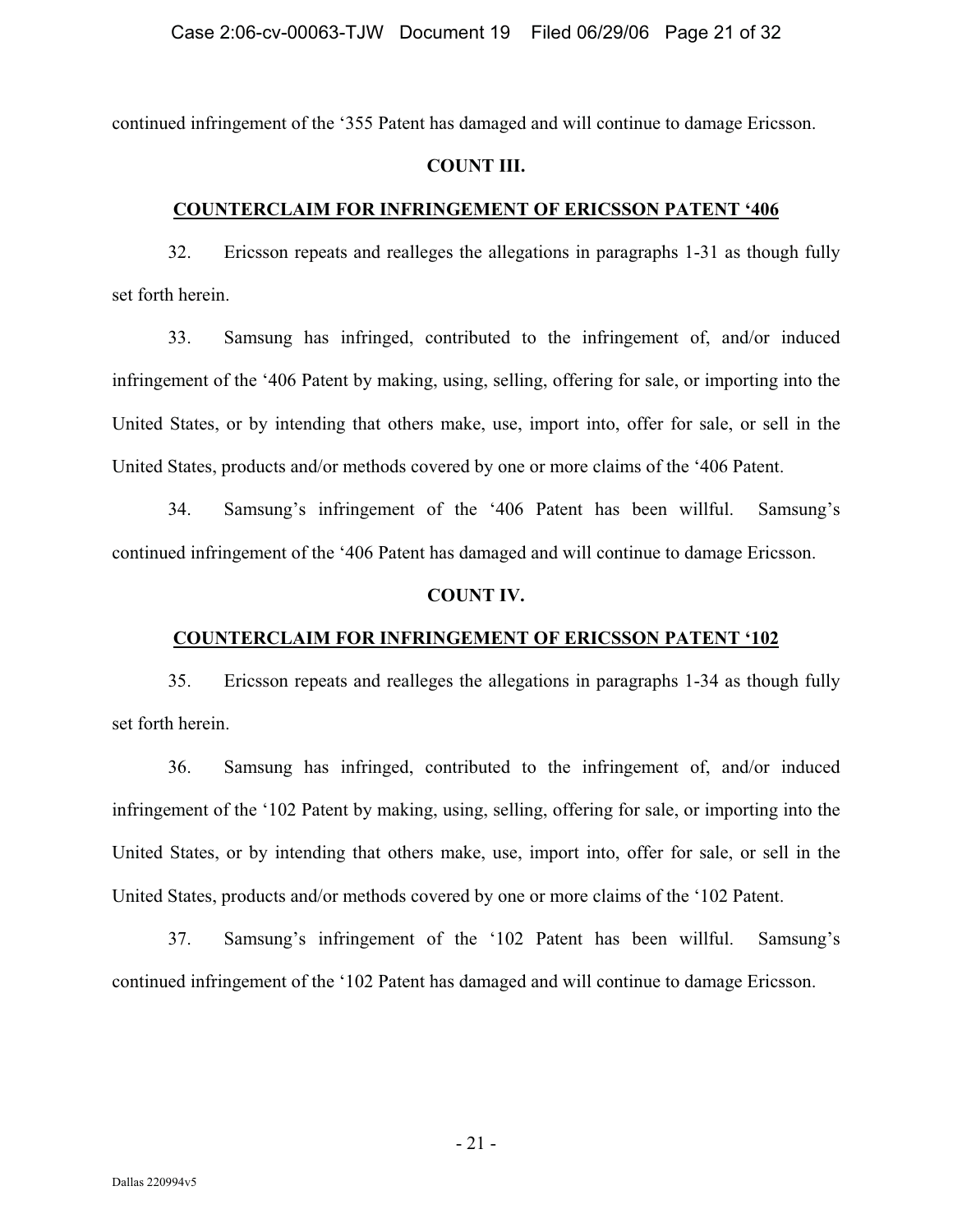#### **COUNT V.**

## **COUNTERCLAIM FOR INFRINGEMENT OF ERICSSON PATENT '487**

38. Ericsson repeats and realleges the allegations in paragraphs 1-37 as though fully set forth herein.

39. Samsung has infringed, contributed to the infringement of, and/or induced infringement of the '487 Patent by making, using, selling, offering for sale, or importing into the United States, or by intending that others make, use, import into, offer for sale, or sell in the United States, products and/or methods covered by one or more claims of the '487 Patent.

40. Samsung's infringement of the '487 Patent has been willful. Samsung's continued infringement of the '487 Patent has damaged and will continue to damage Ericsson.

#### **COUNT VI.**

#### **COUNTERCLAIM FOR INFRINGEMENT OF ERICSSON PATENT '928**

41. Ericsson repeats and realleges the allegations in paragraphs 1-40 as though fully set forth herein.

42. Samsung has infringed, contributed to the infringement of, and/or induced infringement of the '928 Patent by making, using, selling, offering for sale, or importing into the United States, or by intending that others make, use, import into, offer for sale, or sell in the United States, products and/or methods covered by one or more claims of the '928 Patent.

43. Samsung's infringement of the '928 Patent has been willful. Samsung's continued infringement of the '928 Patent has damaged and will continue to damage Ericsson.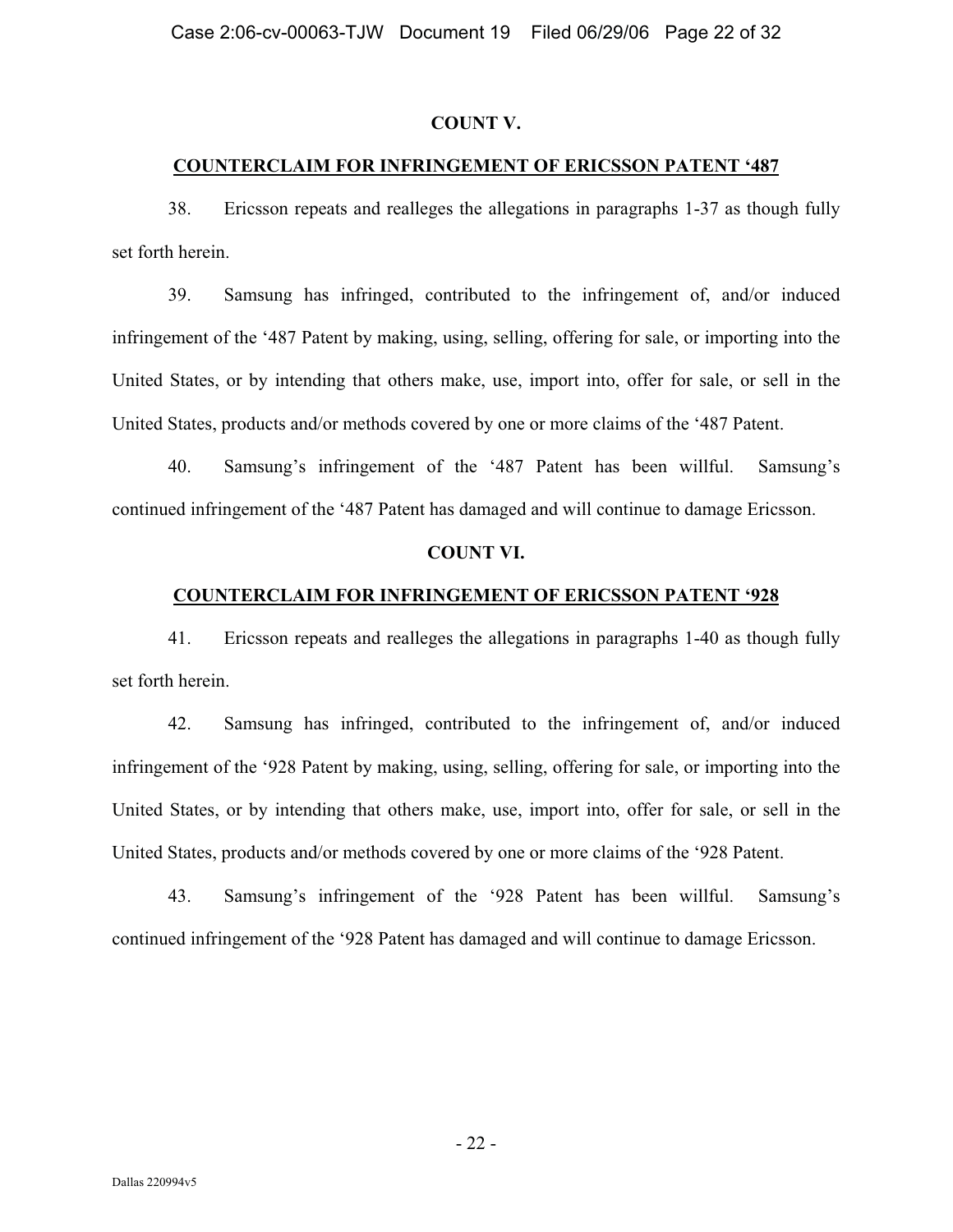#### **COUNT VII.**

## **COUNTERCLAIM FOR INFRINGEMENT OF ERICSSON PATENT '107**

44. Ericsson repeats and realleges the allegations in paragraphs 1-43 as though fully set forth herein.

45. Samsung has infringed, contributed to the infringement of, and/or induced infringement of the '107 Patent by making, using, selling, offering for sale, or importing into the United States, or by intending that others make, use, import into, offer for sale, or sell in the United States, products and/or methods covered by one or more claims of the '107 Patent.

46. Samsung's infringement of the '107 Patent has been willful. Samsung's continued infringement of the '107 Patent has damaged and will continue to damage Ericsson.

#### **COUNT VIII.**

## **COUNTERCLAIM FOR INFRINGEMENT OF ERICSSON PATENT '069**

47. Ericsson repeats and realleges the allegations in paragraphs 1-46 as though fully set forth herein.

48. Samsung has infringed, contributed to the infringement of, and/or induced infringement of the '069 Patent by making, using, selling, offering for sale, or importing into the United States, or by intending that others make, use, import into, offer for sale, or sell in the United States, products and/or methods covered by one or more claims of the '069 Patent.

49. Samsung's infringement of the '069 Patent has been willful. Samsung's continued infringement of the '069 Patent has damaged and will continue to damage Ericsson.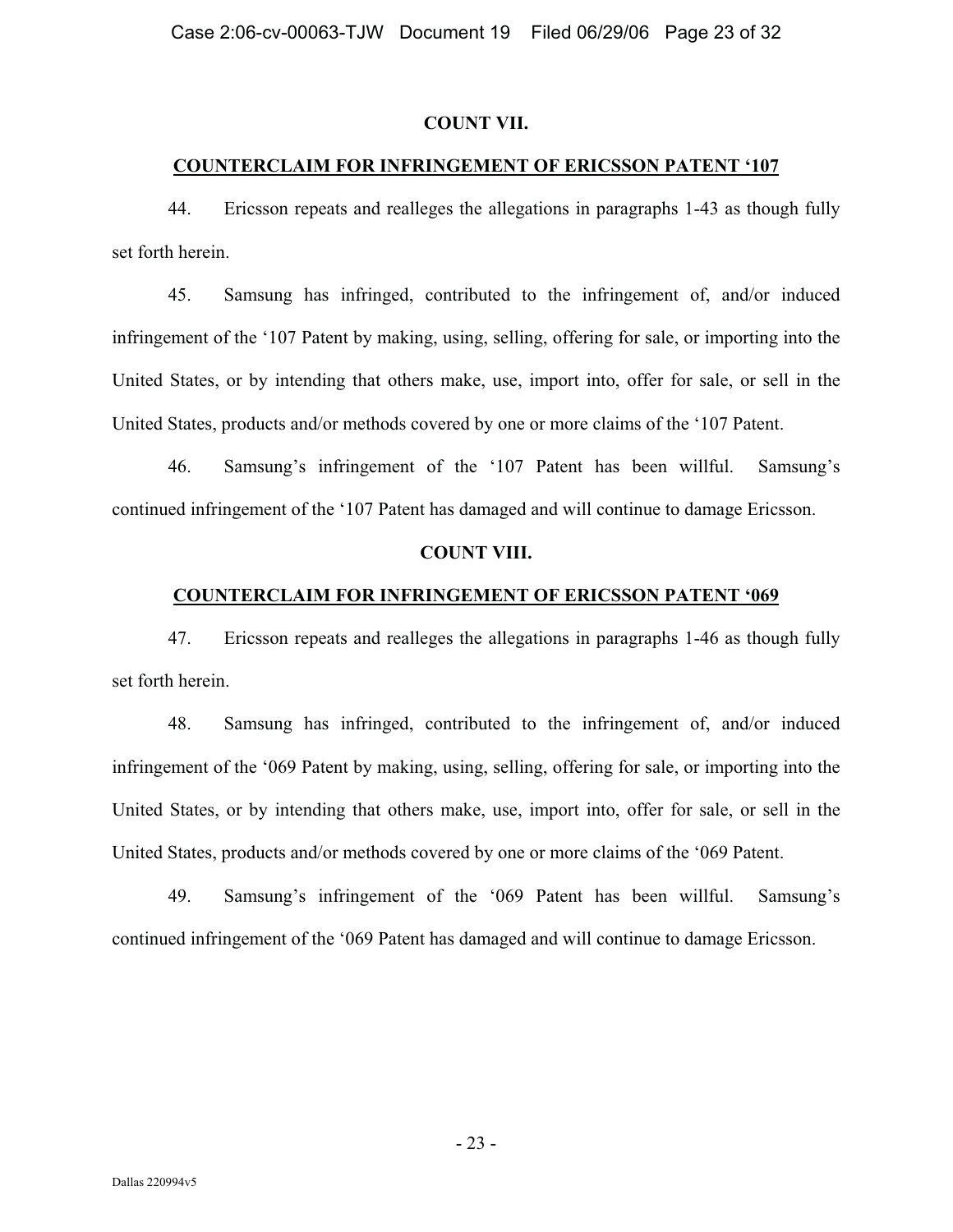#### **COUNT IX.**

## **COUNTERCLAIM FOR INFRINGEMENT OF ERICSSON PATENT '265**

50. Ericsson repeats and realleges the allegations in paragraphs 1-49 as though fully set forth herein.

51. Samsung has infringed, contributed to the infringement of, and/or induced infringement of the '265 Patent by making, using, selling, offering for sale, or importing into the United States, or by intending that others make, use, import into, offer for sale, or sell in the United States, products and/or methods covered by one or more claims of the '265 Patent.

52. Samsung's infringement of the '265 Patent has been willful. Samsung's continued infringement of the '265 Patent has damaged and will continue to damage Ericsson.

#### **COUNT X.**

## **COUNTERCLAIM FOR INFRINGEMENT OF ERICSSON PATENT '622**

53. Ericsson repeats and realleges the allegations in paragraphs 1-52 as though fully set forth herein.

54. Samsung has infringed, contributed to the infringement of, and/or induced infringement of the '622 Patent by making, using, selling, offering for sale, or importing into the United States, or by intending that others make, use, import into, offer for sale, or sell in the United States, products and/or methods covered by one or more claims of the '622 Patent.

55. Samsung's infringement of the '622 Patent has been willful. Samsung's continued infringement of the '622 Patent has damaged and will continue to damage Ericsson.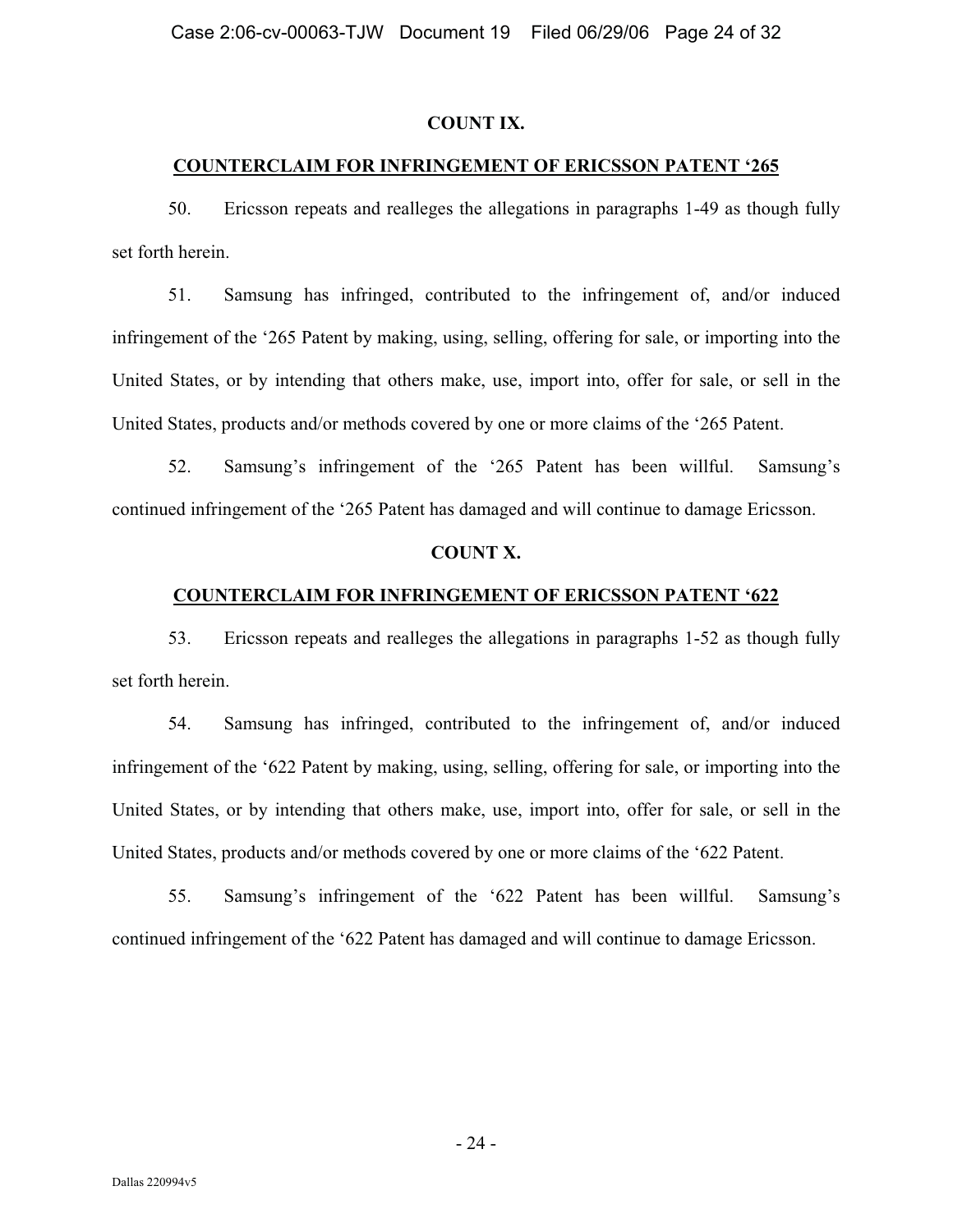#### **COUNT XI.**

## **COUNTERCLAIM FOR INFRINGEMENT OF ERICSSON PATENT '963**

56. Ericsson repeats and realleges the allegations in paragraphs 1-55 as though fully set forth herein.

57. Samsung has infringed, contributed to the infringement of, and/or induced infringement of the '963 Patent by making, using, selling, offering for sale, or importing into the United States, or by intending that others make, use, import into, offer for sale, or sell in the United States, products and/or methods covered by one or more claims of the '963 Patent.

58. Samsung's infringement of the '963 Patent has been willful. Samsung's continued infringement of the '963 Patent has damaged and will continue to damage Ericsson.

## **COUNT XII.**

## **COUNTERCLAIM FOR INFRINGEMENT OF ERICSSON PATENT '027**

59. Ericsson repeats and realleges the allegations in paragraphs 1-58 as though fully set forth herein.

60. Samsung has infringed, contributed to the infringement of, and/or induced infringement of the '027 Patent by making, using, selling, offering for sale, or importing into the United States, or by intending that others make, use, import into, offer for sale, or sell in the United States, products and/or methods covered by one or more claims of the '027 Patent.

61. Samsung's infringement of the '027 Patent has been willful. Samsung's continued infringement of the '027 Patent has damaged and will continue to damage Ericsson.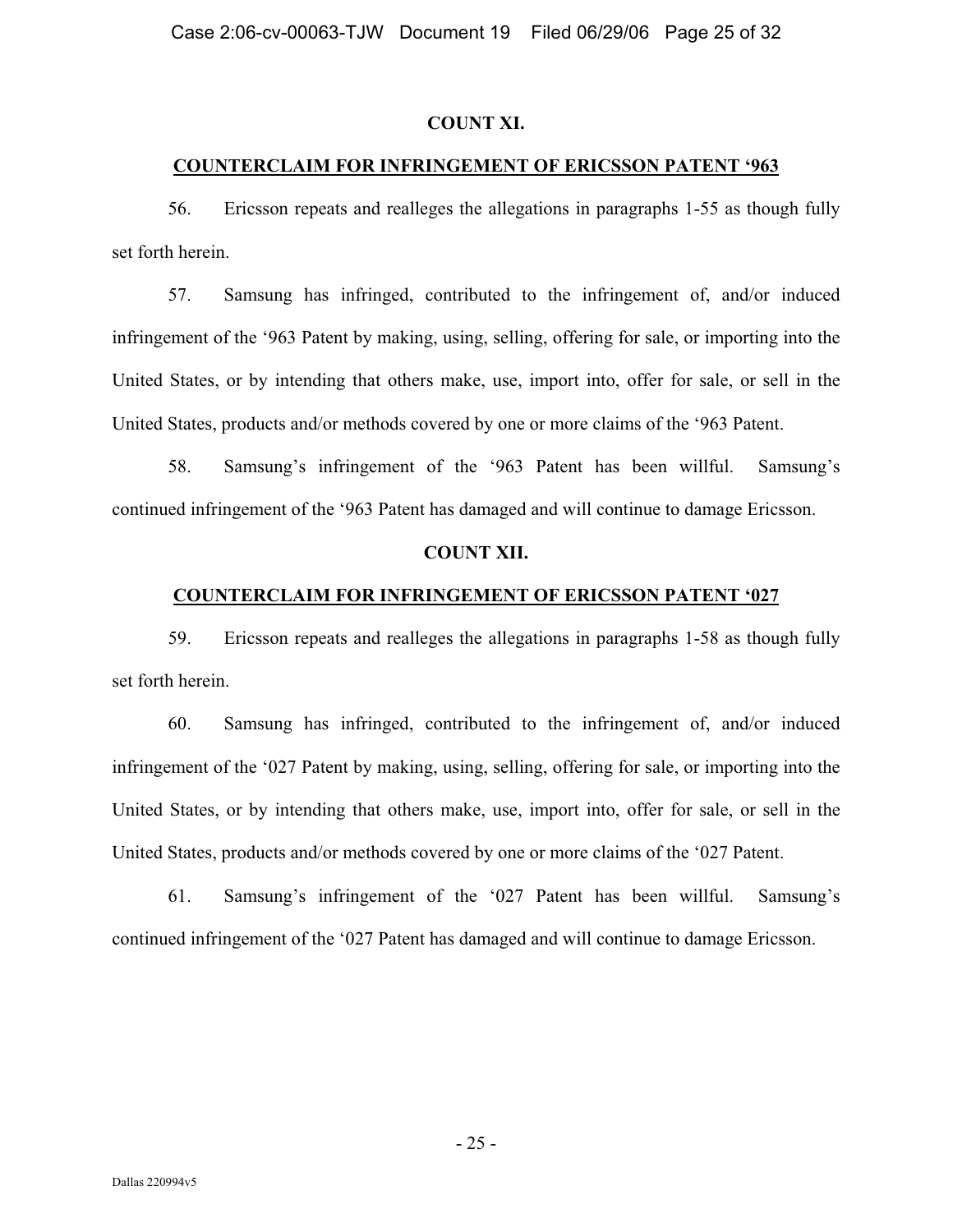#### **COUNT XIII.**

## **COUNTERCLAIM FOR BREACH OF CONTRACT**

62. Ericsson and Sony Ericsson repeat and reallege the allegations in Paragraphs 1-61 of their counterclaims as though fully set forth herein, and further incorporate by reference the allegations set forth in their Original Complaint.

63. The European Telecommunications Standards Institute ("ETSI"), in addition to other 2G and 3G standard bodies, including the Third Generation Partnership Project ("3GPP"), in which Samsung has been involved are standards-setting bodies responsible for standardization of information and communication technologies for the benefit of ETSI members and third parties.

64. Samsung has declared, asserted and/or otherwise represented that certain of the Samsung Asserted Patents, including but not limited to United States Patent Nos. 6,154,652, 6,437,714, 6,493,815, 6,598,202, 6,920,331, 5,181,209, 6,397,367, 6,920,602, 6,928,604, 6,882,636, RE38,603, 6,385,437, 6,493,333, 6,487,693, 6,668,343, 6,728,229, 6,728,233, and 6,751,772, are essential to compliance with standards promulgated by ETSI.

65. As a member of ETSI, and to comply with ETSI's Intellectual Property Rights ("IPR") Policy, Samsung represented to ETSI, ETSI members, and third parties that it would grant irrevocable licenses to certain of the Samsung Asserted Patents, including but not limited to United States Patent Nos. 6,154,652, 6,437,714, 6,493,815, 6,598,202, 6,920,331, 5,181,209, 6,397,367, 6,920,602, 6,928,604, 6,882,636, RE38,603, 6,385,437, 6,493,333, 6,487,693, 6,668,343, 6,728,229, 6,728,233, and 6,751,772 on fair, reasonable, and non-discriminatory ("FRAND") terms and conditions.

66. Samsung's ETSI membership and other activities, including the declarations it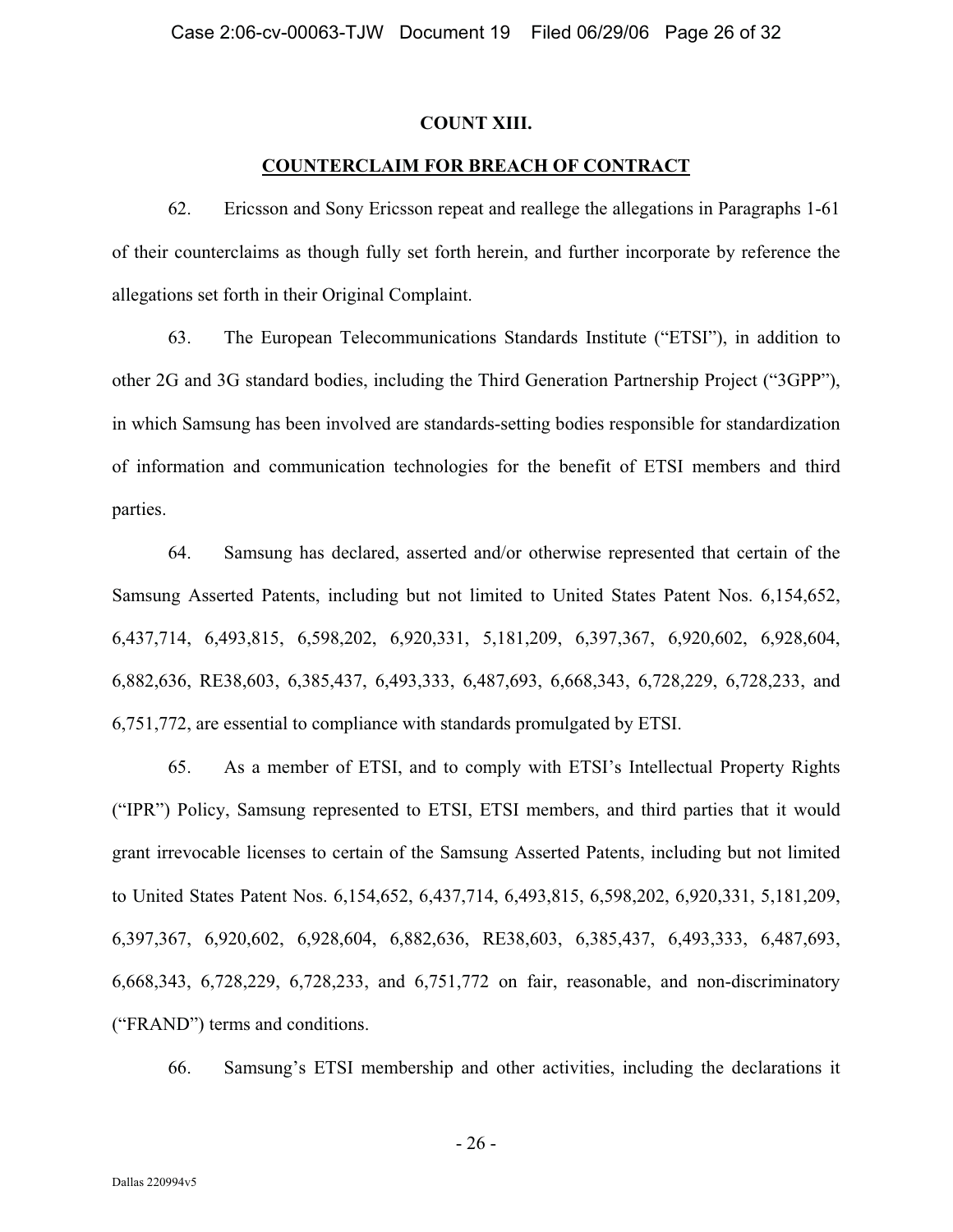#### Case 2:06-cv-00063-TJW Document 19 Filed 06/29/06 Page 27 of 32

made to comply with ETSI's IPR Policy, created an express and/or implied contract with ETSI, ETSI members, and/or third parties that Samsung would license its patents on FRAND terms and conditions for certain of the Samsung Asserted Patents, including but not limited to United States Patent Nos. 6,154,652, 6,437,714, 6,493,815, 6,598,202, 6,920,331, 5,181,209, 6,397,367, 6,920,602, 6,928,604, 6,882,636, RE38,603, 6,385,437, 6,493,333, 6,487,693, 6,668,343, 6,728,229, 6,728,233, and 6,751,772.

67. Samsung has refused to grant Ericsson and Sony Ericsson a license to certain of the Samsung Asserted Patents, including but not limited to United States Patent Nos. 6,154,652, 6,437,714, 6,493,815, 6,598,202, 6,920,331, 5,181,209, 6,397,367, 6,920,602, 6,928,604, 6,882,636, RE38,603, 6,385,437, 6,493,333, 6,487,693, 6,668,343, 6,728,229, 6,728,233, and 6,751,772 on FRAND terms and conditions.

68. With respect to any Samsung Asserted Patent(s) declared, asserted, represented or otherwise found to be standard essential, Samsung's refusal constitutes a breach of its contractual obligations to 2G and 3G standard bodies, including ETSI and 3GPP, to members thereof, and to third parties. Samsung's breach deprives members and third parties of licenses thereto.

69. As a result of Samsung's breach, Ericsson and Sony Ericsson have incurred damages and will be further damaged in the future.

#### **COUNT XIV.**

#### **COUNTERCLAIM FOR EQUITABLE ESTOPPEL**

70. Ericsson and Sony Ericsson repeat and reallege the allegations in Paragraphs 1-69 of their counterclaims, and further incorporate by reference the allegations set forth in their Original Complaint.

71. In the course of its participation in ETSI, Samsung represented to ETSI, ETSI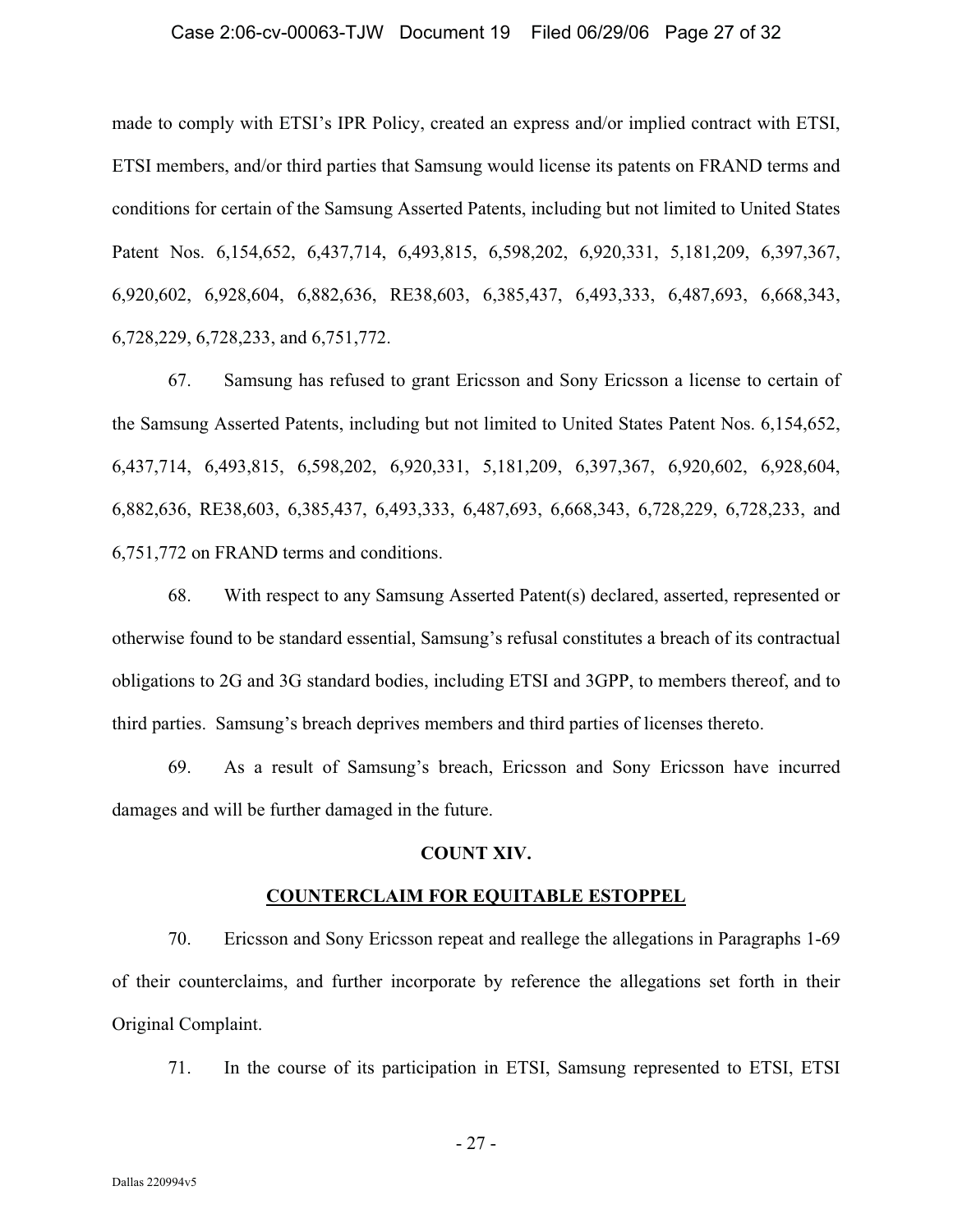#### Case 2:06-cv-00063-TJW Document 19 Filed 06/29/06 Page 28 of 32

members, and third parties that it would grant irrevocable licenses to the purported Samsung standards essential patents on FRAND terms and conditions.

72. Samsung's ETSI membership and activities, including the declarations it made to comply with ETSI's IPR Policy for the purported Samsung Asserted Patents, which are standards essential patents. Samsung's declarations created a false and misleading impression among ETSI, ETSI members (including Ericsson and Sony Ericsson), and/or third parties that Samsung would license those patents on FRAND terms and conditions.

73. In reliance on Samsung's representations, Ericsson and Sony Ericsson made substantial investments in the research, design, development, manufacture, and marketing of mobile handsets.

74. As a result, Ericsson and Sony Ericsson each will be harmed materially if Samsung is permitted to assert its alleged patent rights to prevent Samsung from importing and/or selling mobile handsets.

## **ERICSSON'S AND SONY ERICSSON'S REQUEST FOR DECLARATORY JUDGMENT**

75. Ericsson and Sony Ericsson hereby request a declaratory judgment adjudicating their rights with respect to the Samsung Asserted Patents. Ericsson and Sony Ericsson repeat and reallege the allegations in paragraphs 1-74 as though fully set forth herein.

76. Ericsson and Sony Ericsson request a declaratory judgment of noninfringement, invalidity, and/or unenforceability of the Samsung Asserted Patents.

77. Samsung has sued Ericsson and Sony Ericsson for infringement of each of the Samsung Asserted Patents. As a result, there is currently a case or controversy between Ericsson and Sony Ericsson and Samsung with regard to the Samsung Asserted Patents. Ericsson and Sony Ericsson, therefore, request that the Court provide them with a declaratory judgment.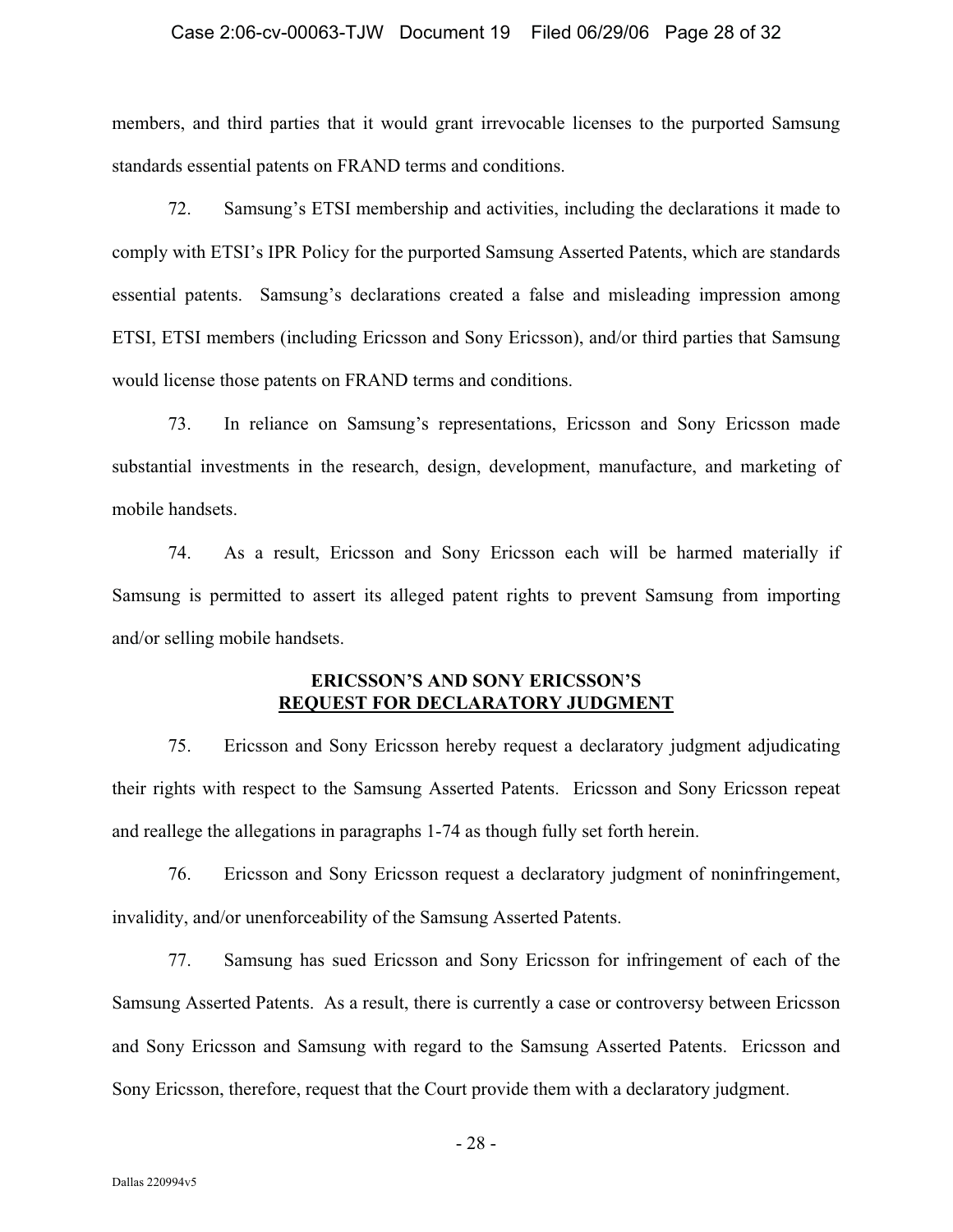78. Ericsson requests that the Court adjudicate that Ericsson and Sony Ericsson do not infringe, induce the infringement of, or contribute to the infringement of the Samsung Asserted Patents, and further adjudicate the Samsung Asserted Patents invalid and unenforceable for failure to comply with the conditions for patentability set forth in, *inter alia*, 35 U.S.C. §§ 101, 102, 103, and 112.

#### **PRAYER FOR RELIEF**

WHEREFORE, Ericsson and Sony Ericsson respectfully request that this Court enter judgment in their favor and grant the following relief:

A. Adjudge that Samsung infringes the Ericsson Counterclaim Patents;

B. Adjudge that Samsung's infringement of the Ericsson Patents was willful, and that Samsung's continued infringement of the Ericsson Counterclaim Patents is willful;

C. Award Ericsson damages in an amount adequate to compensate Ericsson and Sony Ericsson for Samsung's infringement of the Ericsson Counterclaim Patents, but in no event less than a reasonable royalty under 35 U.S.C. § 284;

D. Award enhanced damages by reason of Samsung's willful infringement of the Ericsson Counterclaim Patents, pursuant to 35 U.S.C. § 284;

E. Award Ericsson and Sony Ericsson pre-judgment and post-judgment interest and their costs to the full extent allowed under the law;

F. Enter an order finding that this is an exceptional case and awarding Ericsson and Sony Ericsson their reasonable attorneys' fees pursuant to 35 U.S.C. § 285;

G. Enter an injunction enjoining Samsung, and all others in active concert with Samsung, from further infringement of the Ericsson Counterclaim Patents;

H. Order an accounting for damages;

I. Enter a declaratory judgment that Ericsson and Sony Ericsson do not infringe,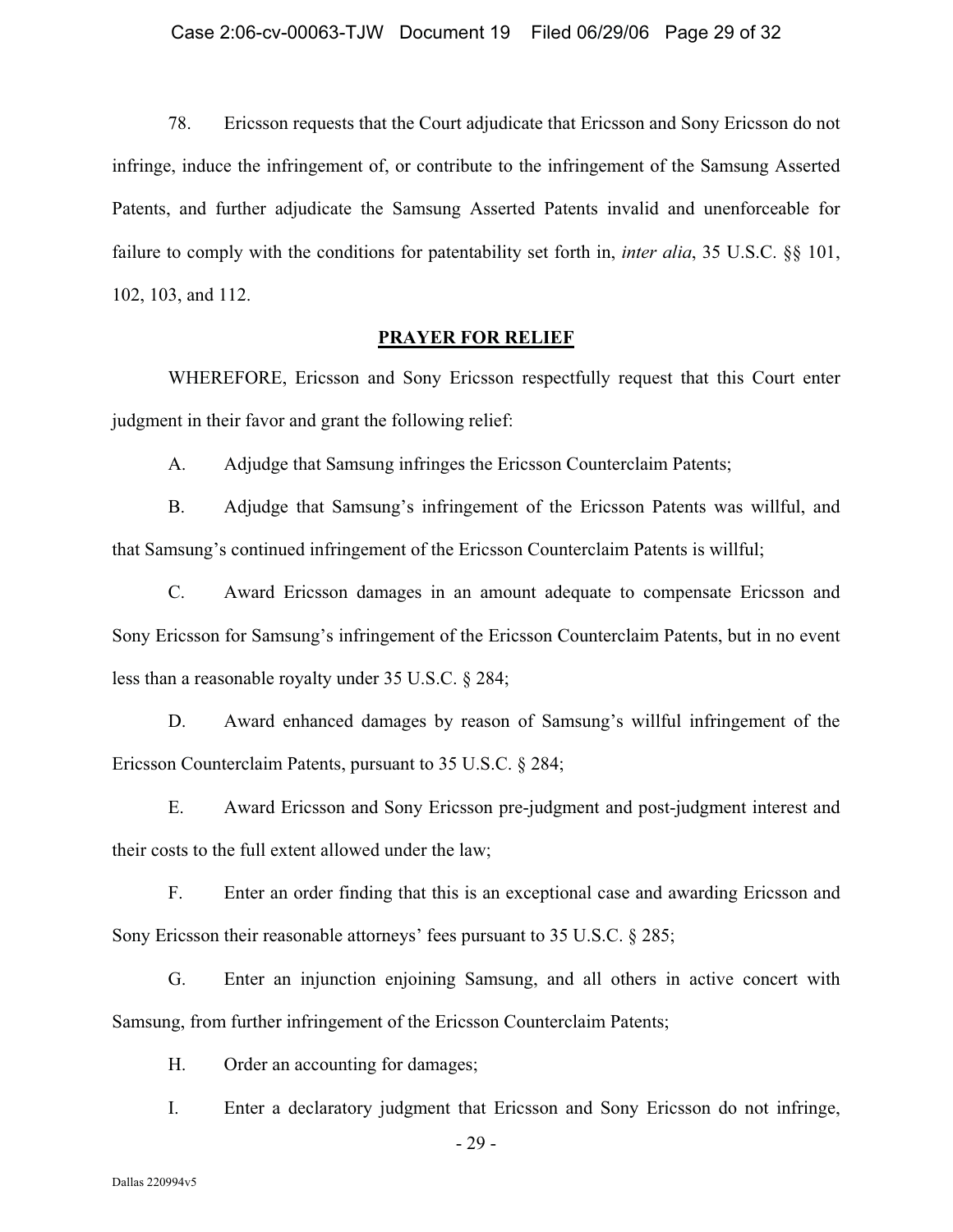# Case 2:06-cv-00063-TJW Document 19 Filed 06/29/06 Page 30 of 32

induce the infringement of, or contribute to the infringement of the Samsung Asserted Patents;

J. Enter a declaratory judgment that the Samsung Asserted Patents are invalid and unenforceable;

K. Award Ericsson and Sony Ericsson attorney's fees based on their breach of contract and equitable estoppel claims; and

L. Award such other relief as the Court may deem appropriate and just under the circumstances.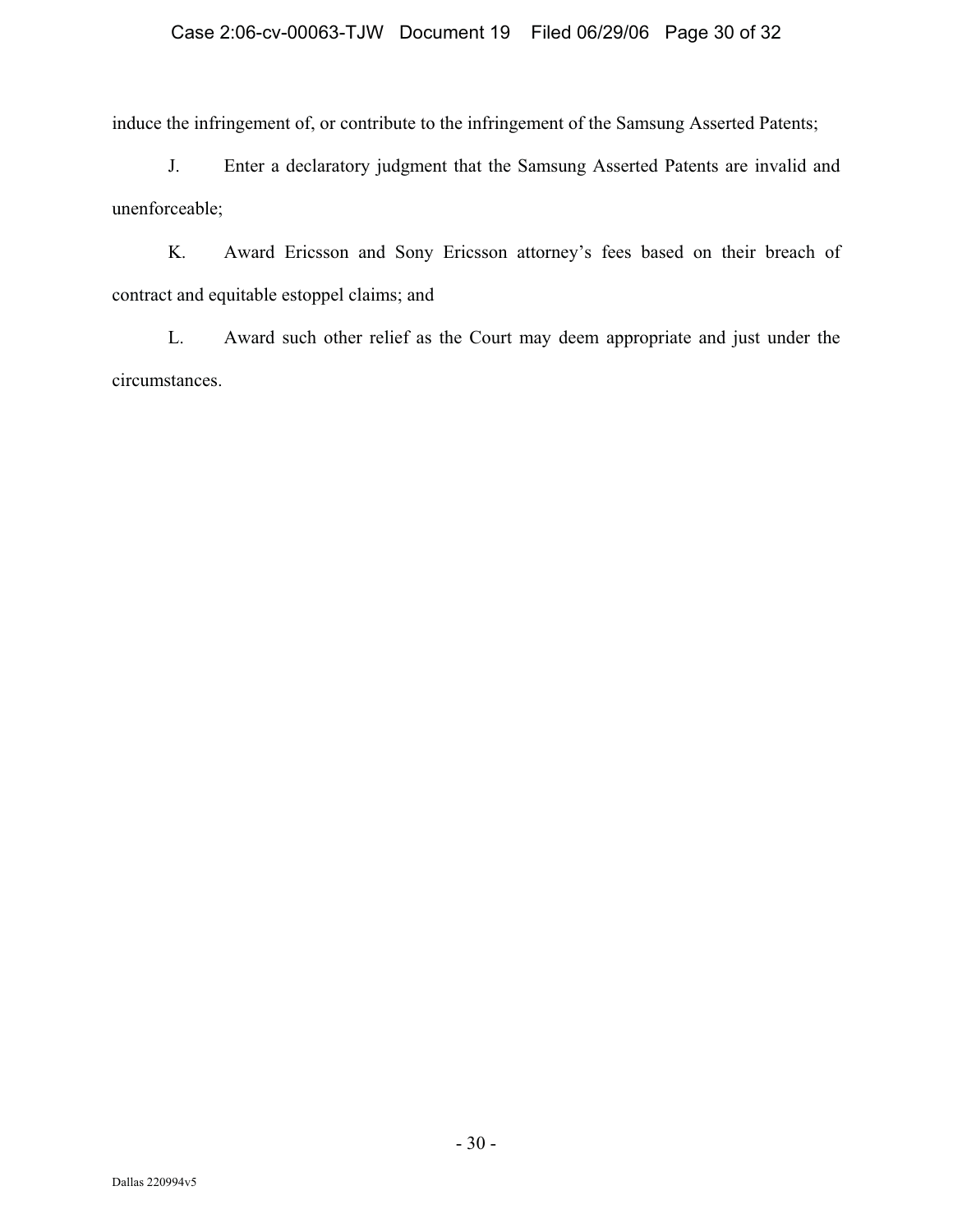Dated: June 29, 2006 Respectfully submitted,

# **MCKOOL SMITH, P.C.**

By: /s/ Sam Baxter Sam Baxter, Lead Attorney Texas State Bar No. 01938000 sbaxter@mckoolsmith.com

 P.O. Box O Marshall, Texas 75671 Telephone: (903) 927-2111 Fax: (903) 927-2622

Mike McKool, Jr. Texas State Bar No. 13732100 mmckool@mckoolsmith.com

Douglas A. Cawley Texas State Bar No. 04035500 dcawley@mckoolsmith.com

Theodore Stevenson, III Texas State Bar No. 19196650 tstevenson@mckoolsmith.com

 300 Crescent Court, Suite 1500 Dallas, Texas 75201 Telephone: (214) 978-4000 Telecopier: (214) 978-4044

 Robert M. Parker Texas State Bar No. 15498000 rmparker@cox-internet.com

## **PARKER & BUNT, P.C.**

 100 E. Ferguson Street, Suite 1114 Tyler, Texas 75702 Telephone: (903) 533-9288 Fax: (903) 533-8697

 **ATTORNEYS FOR PLAINTIFFS ERICSSON INC., TELEFONAKTIEBOLAGET LM ERICSSON, SONY ERICSSON MOBILE COMMUNICATIONS AB, and SONY ERICSSON MOBILE COMMUNICATIONS**